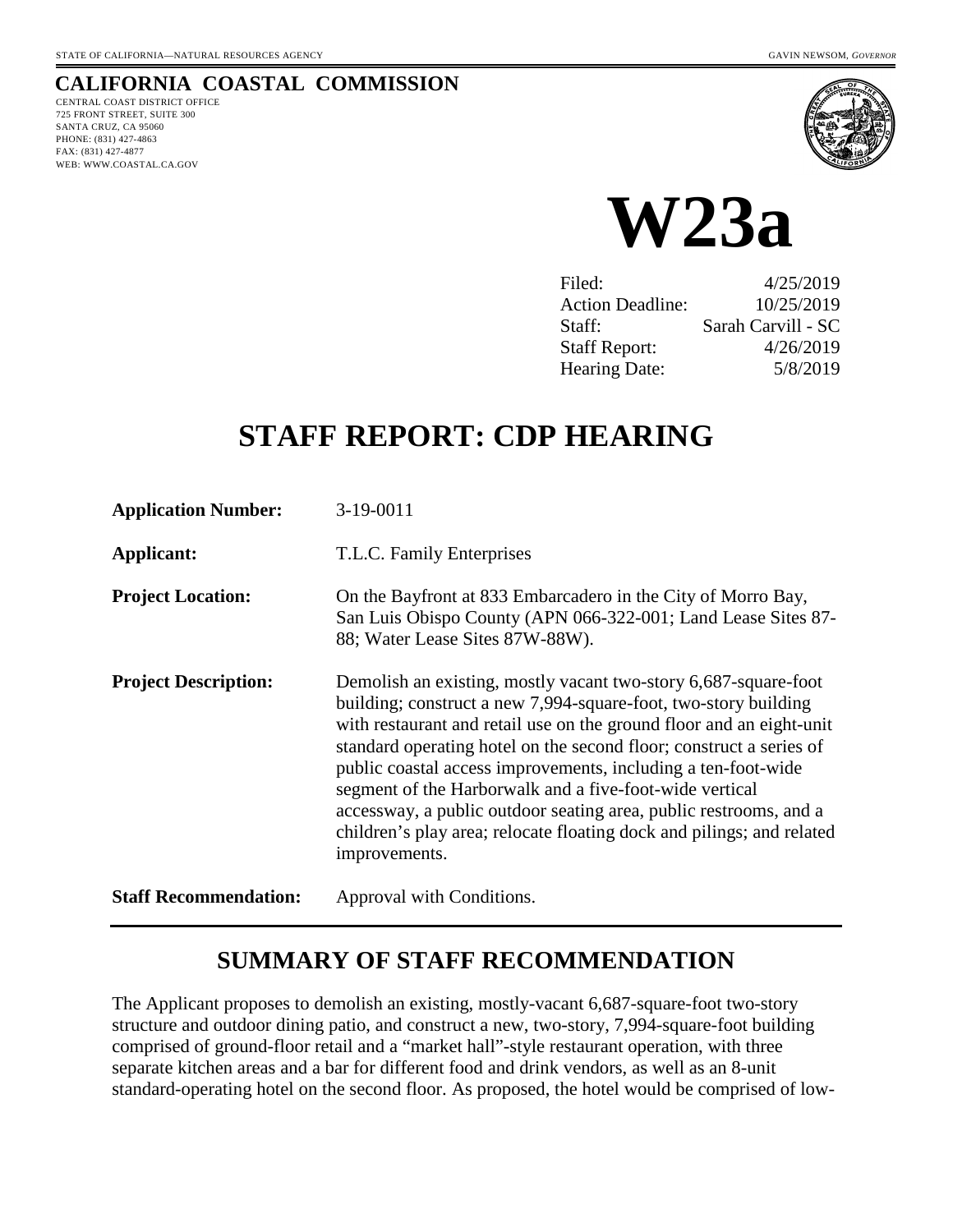and high-cost rooms. In addition, the project proposes a series of public access improvements, including a new ten-foot-wide lateral segment of the Harborwalk public access walkway along the building's Bay frontage, a new five-foot-wide vertical access along the southern/downcoast building side connecting the Embarcadero with the new Harborwalk segment, new public seating, and improvements to the adjacent public plaza on the northern/upcoast side. The project site is located within the prime visitor-serving Embarcadero area of the City of Morro Bay that fronts directly on Morro Bay itself.

The project at its core is a visitor-serving use that should help to invigorate this prime visitorserving spot along the popular Embarcadero. The proposed ground floor includes active retail and restaurant space, envisioned as a "market hall" comprised of multiple food vendors serving the general public. The hotel will be upstairs on the second floor, and will include low-cost rooms onsite. On this point, the Applicant is proposing to provide one of the hotel units at or below the low-cost threshold for the area year-round, and to provide a second unit at or below the low-cost threshold for the area for two thirds of the year. The Applicant is thus providing onsite mitigation for the six rooms to be offered at a high cost year-round. The project provides other substantial public access amenities, including the new ten-foot-wide segment of the Harborwalk; improved vertical access on both sides of the proposed new building, including through a renovated public plaza upcoast of the structure; as well as public restrooms and public access signage to educate and facilitate public use of the site. The proposed number of low-cost rooms, in conjunction with these other public access benefits, is consistent with the Commission's overarching goals and intent in administering the Coastal Act's public access and recreation policies, namely, ensuring that proposed visitor-accommodation facilities in the coastal zone (and in particular on locations such as this one, on former State tidelands, immediately fronting the Morro Bay estuary, and adjacent to the City's visitor-serving commercial waterfront) include lower-cost rooms (and other low-/no-cost visitor accommodating and public access amenities) onsite. Doing so provides for a range of affordability options, including lower-cost hotel units, thereby directly self-mitigating the impacts of the higher-cost rooms *in-kind*, as well as ensuring that the mitigation is located in the immediate area of the impact (i.e., the location of the high-cost rooms), thereby self-mitigating *onsite*. The Applicant's proposal thus represents an opportunity to provide a low-cost option for families to access Morro Bay's waterfront amenities.

With other conditions, including protecting water quality during and after construction, the project is consistent with other relevant policies of the Coastal Act. In short, the project represents development of relatively higher Coastal Act priority uses (i.e., visitor-serving, coastal recreation-oriented commercial development) adjacent to a commercial-oriented Bayfront area. The project, as proposed, includes low-cost accommodations, visitor-oriented retail and restaurant uses, and substantial public access improvements, and offers an exciting opportunity to provide such visitor-serving uses within this highly popular visitor-serving area.

Therefore, as conditioned, the project is consistent with the Coastal Act, and staff recommends **approval** of the CDP. The motion is found on page 4 below.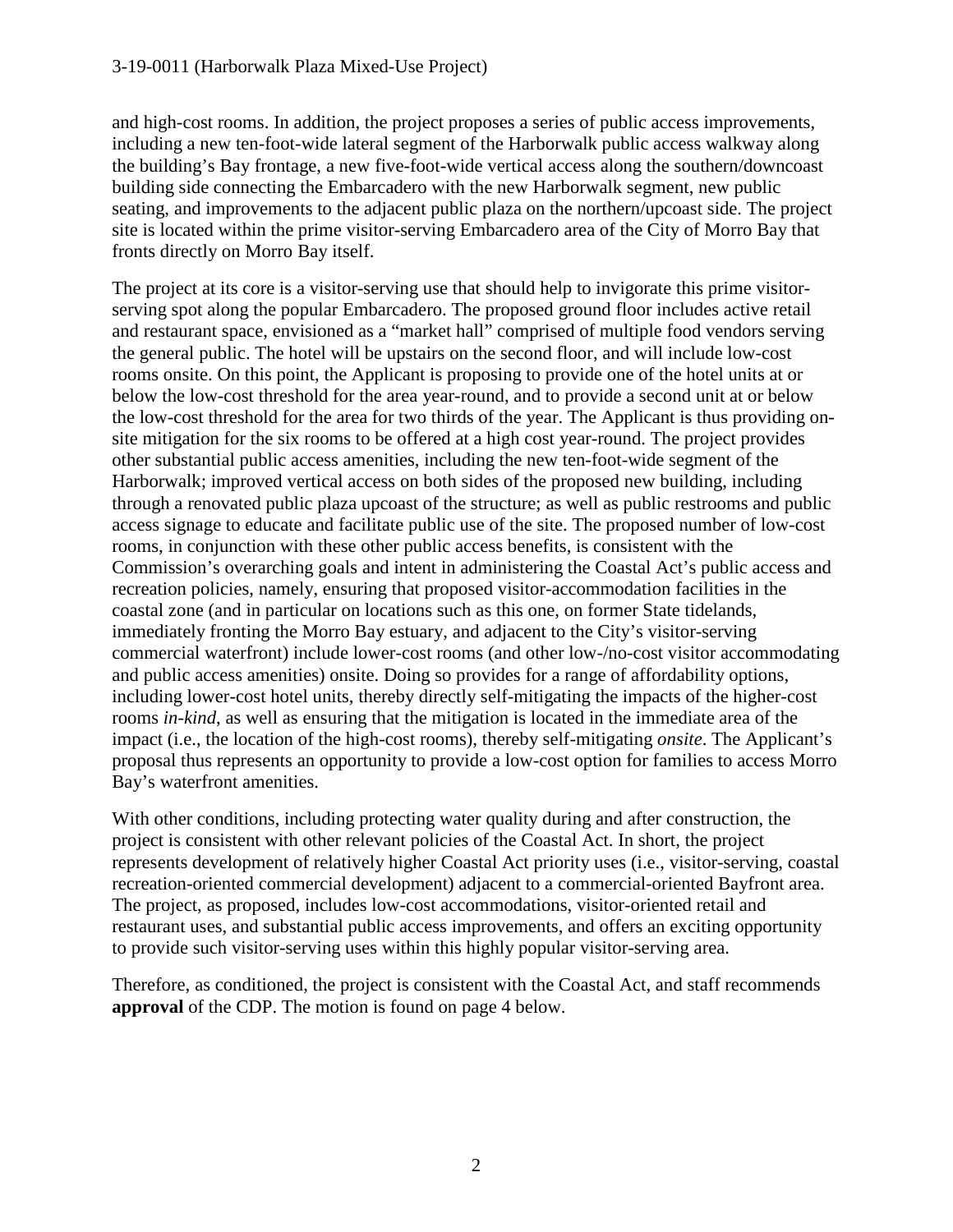# **TABLE OF CONTENTS**

# **APPENDICES**

Appendix A – Substantive File Documents Appendix B – Staff Contact with Agencies and Groups

# **[EXHIBITS](https://documents.coastal.ca.gov/reports/2019/5/w23a/w23a-5-2019-exhibits.pdf)**

- Exhibit 1 Location Map
- Exhibit 2 Photos of Project Site
- Exhibit 3 Proposed Project Plans
- Exhibit 4 Proposed Low-Cost Hotel Room Rates
- Exhibit 5 Visual Simulations and Design Board
- Exhibit 6 City of Morro Bay Conditional Use Permit #UP0-509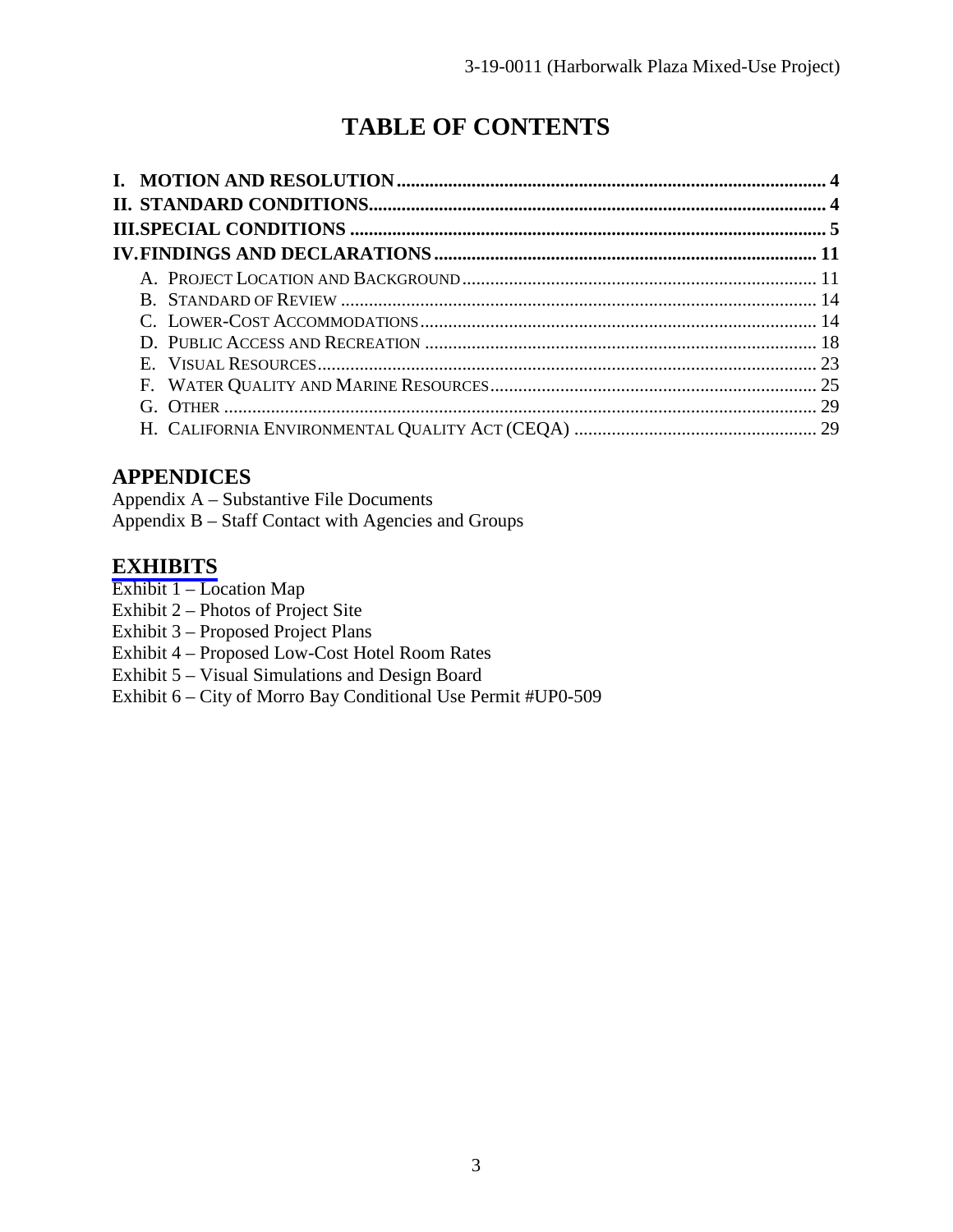# **I. MOTION AND RESOLUTION**

Staff recommends that the Commission, after public hearing, **approve** a coastal development permit for the proposed development. To implement this recommendation, staff recommends a **YES** vote on the following motion. Passage of this motion will result in approval of the CDP as conditioned and adoption of the following resolution and findings. The motion passes only by affirmative vote of a majority of the Commissioners present.

*Motion: I move that the Commission approve Coastal Development Permit Number 3- 19-0011 pursuant to the staff recommendation, and I recommend a yes vote.* 

*Resolution to Approve CDP: The Commission hereby approves Coastal Development Permit Number 3-19-0011 and adopts the findings set forth below on grounds that the development as conditioned will be in conformity with the policies of Chapter 3 of the Coastal Act. Approval of the permit complies with the California Environmental Quality Act because either 1) feasible mitigation measures and/or alternatives have been incorporated to substantially lessen any significant adverse effects of the development on the environment, or 2) there are no further feasible mitigation measures or alternatives that would substantially lessen any significant adverse impacts of the development on the environment.*

# **II. STANDARD CONDITIONS**

This permit is granted subject to the following standard conditions:

- 1. **Notice of Receipt and Acknowledgment**. The permit is not valid and development shall not commence until a copy of the permit, signed by the Permittee or authorized agent, acknowledging receipt of the permit and acceptance of the terms and conditions, is returned to the Commission office.
- 2. **Expiration.** If development has not commenced, the permit will expire two years from the date on which the Commission voted on the application. Development shall be pursued in a diligent manner and completed in a reasonable period of time. Application for extension of the permit must be made prior to the expiration date.
- 3. **Interpretation.** Any questions of intent or interpretation of any condition will be resolved by the Executive Director or the Commission.
- 4. **Assignment.** The permit may be assigned to any qualified person, provided assignee files with the Commission an affidavit accepting all terms and conditions of the permit.
- 5. **Terms and Conditions Run with the Land.** These terms and conditions shall be perpetual, and it is the intention of the Commission and the Permittee to bind all future owners and possessors of the subject property to the terms and conditions.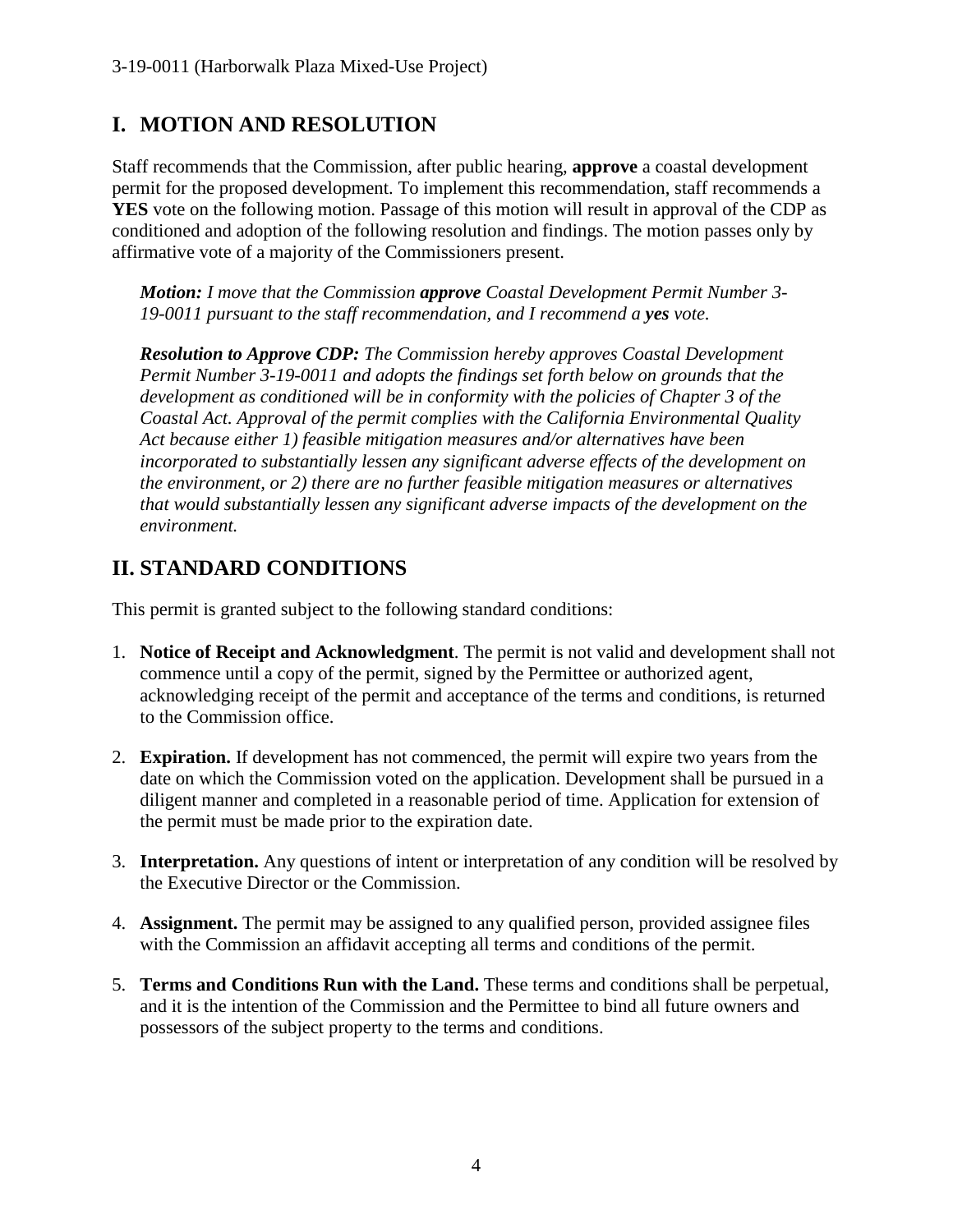# **III. SPECIAL CONDITIONS**

This permit is granted subject to the following special conditions:

- **1. Approved Development.** Coastal Development Permit (CDP) 3-19-0011 authorizes the development expressly proposed by the Applicant (i.e., ground floor retail and restaurant use, an eight-unit standard operating hotel, and lateral and vertical public access improvements) as described and shown in **Exhibit 3**, including with respect to the room rates and other hotel amenities as shown in **Exhibit 4**, and as modified by the conditions of this CDP. The Permittee shall undertake development in accordance with the approved CDP. Any proposed changes to the development shall be reported to the Executive Director. No changes to the approved development shall occur without a Commission-approved amendment to this CDP unless the Executive Director determines that no amendment is legally required.
- **2. Final Plans.** PRIOR TO ISSUANCE OF THE COASTAL DEVELOPMENT PERMIT, the Permittee shall submit two full size sets of Final Plans to the Executive Director for review and approval. The Final Plans shall be prepared by a licensed professional or professionals (i.e., architect, surveyor, geotechnical engineer, etc.), shall be based on current professionally surveyed and certified topographic elevations for the entire site, and shall include a graphic scale. The Final Plans shall be in substantial conformance with the proposed plans (titled "Harborwalk Plaza" and dated received in the Coastal Commission's Central Coast District Office January 7, 2019 (see **Exhibit 3**)), shall clearly show the development's siting and design, including through elevation and site plan views, and shall comply with the following requirements:
	- **a. Utilities.** All utilities shall be placed underground.
	- **b. Drainage and Runoff.** A post-construction drainage and runoff control system shall be identified that is sited and designed: to collect, filter, treat, and direct all site drainage and runoff in a manner intended to protect and enhance coastal resources as much as possible; to prevent pollutants, including increased sediments, from entering coastal waters as much as possible; to filter and treat all collected drainage and runoff to minimize pollutants as much as possible prior to infiltration or discharge from the site; to retain runoff from roofs, driveways, decks, and other impervious surfaces onsite as much as possible; to use low impact development (LID) best management practices (BMPs) as much as possible; to be sized and designed to accommodate drainage and runoff for storm events up to and including at least the 85th percentile 24-hour runoff event (allowing for drainage and runoff above that level to be likewise retained and/or conveyed in a non-erosive manner); to direct all drainage and runoff not infiltrated on site to City infrastructure able to handle the flows, and not directly to the Bay; and to include ongoing maintenance and management procedures (including at the least provisions for annual pre-storm season and post-storm event evaluation and repair/maintenance) that meet professional standards for maintenance of such systems, and that will apply for the life of the project.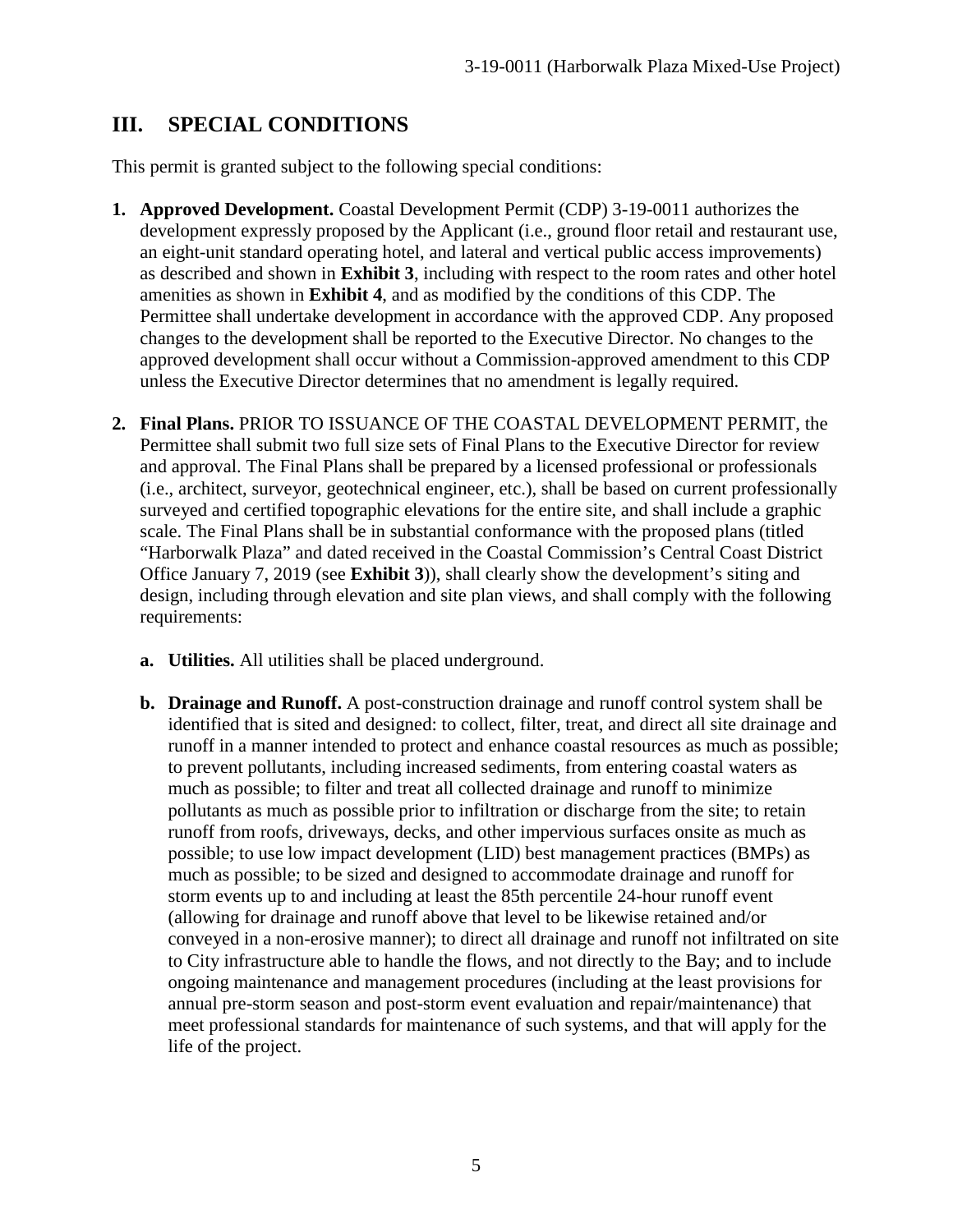- **c. Pilings and Substructure.** The Plans shall identify all pilings and all other structural substructure elements to be removed, installed, or otherwise used in association with the proposed development, including coating materials. New pilings shall be made of steel or reinforced concrete and sealed with a marine grade epoxy/polyurethane coating. New wood pilings shall not be installed. Any other wooden substructure components (either proposed new or to be demolished/removed) shall be clearly described on the Plans, including their coatings and preservatives, and shall be consistent with the requirements of the Commission's standard BMPs for use of treated wood (as shown on **page 3 of Exhibit 3**). Measures proposed to minimize the hydro-acoustic noise impacts of any piling driving shall be described on the Plans.
- **d. Loading Zone.** Subject to approval of the City, the Plans shall designate one parking space along the Embarcadero and adjacent to the public plaza for general passenger loading and unloading, limited to 10 minutes per vehicle. The Final Plans shall describe that the curb on this parking space shall be colored white and shall also provide for signage to be placed adjacent to the space denoting its use for ten-minute passenger loading and unloading only. Any reference to this space as dedicated only for hotel guest loading and unloading shall not be included on the Final Plans. Evidence of review and approval of the loading and unloading zone location by the City shall be provided with the Final Plans.

The Permittee shall undertake development in accordance with the approved Final Plans, unless the Commission amends this CDP or the Executive Director determines that no amendment is legally required for any proposed minor deviations. All requirements of the approved Final Plans shall be enforceable components of the CDP.

- **3. Hotel Units.** By acceptance of this CDP, the Permittee acknowledges and agrees, on behalf of itself and all successors and assigns, that:
	- **a. General Occupancy Requirements.** All eight hotel units shall be open and available to the general public. No individual ownership or long-term occupancy of the hotel units shall be allowed.
	- **b. Length-of-Stay Provisions.** The eight hotel units shall not be rented to any individual, family, or group for more than 29 consecutive days, and not for more than 14 days between the Friday of Memorial Day weekend and Labor Day (inclusive of those two dates).
	- **c. Conversion Prohibited.** The conversion of any of the hotel units to limited-use overnight visitor accommodation units (e.g., timeshare, fractional ownership, etc.) or to full-time occupancy condominium units or to any other units with use arrangements that differ from the approved project shall be prohibited.
	- **d. Low-Cost Units.** The one year-round low-cost hotel unit and one part-time low-cost unit shall be available to the general public at rates no higher than as proposed by the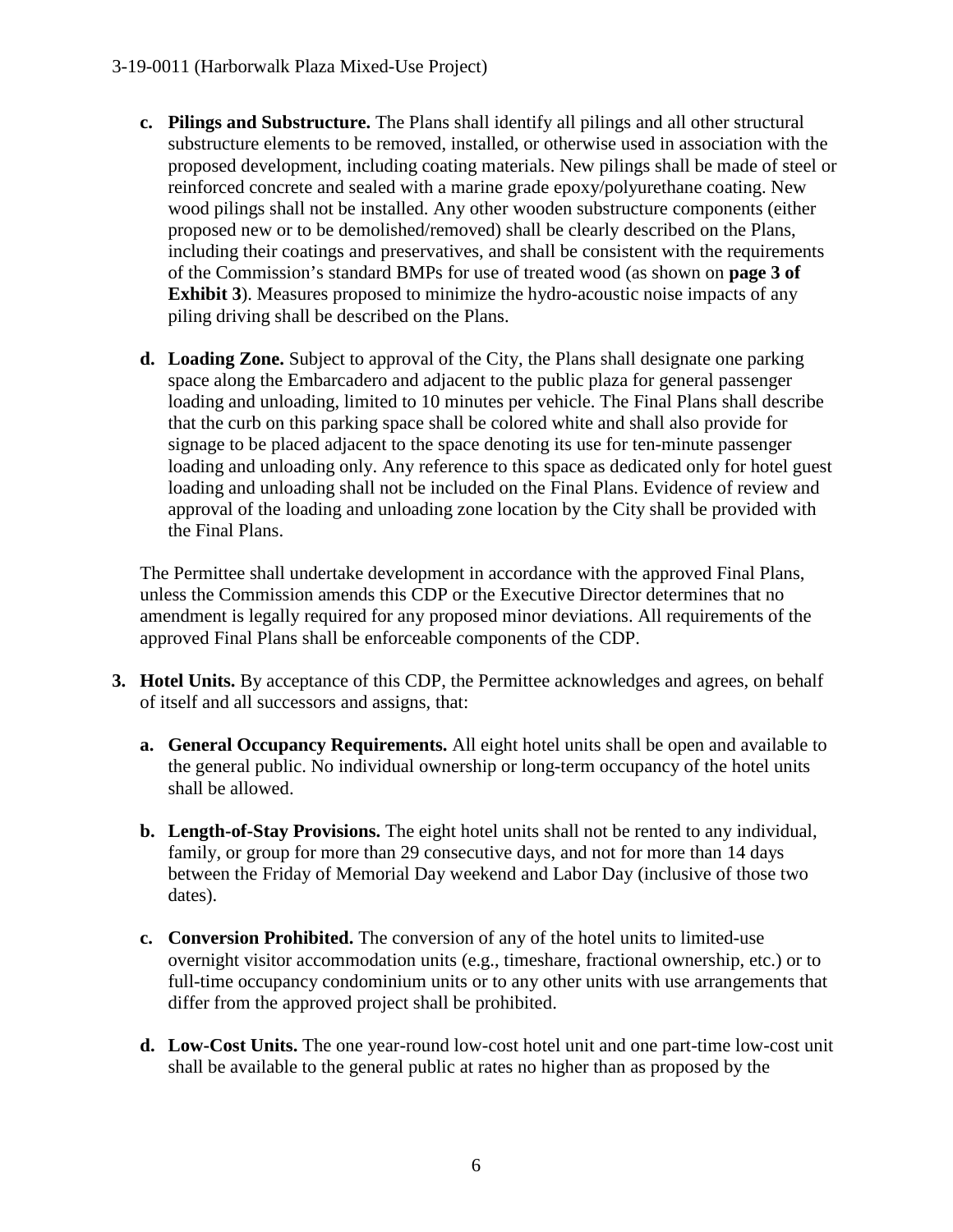Applicant, as allowed to be modified following the Consumer Price Index as specified in subsection (e) below (see **Special Condition 1** and **Exhibit 4**).

- **e. Monitoring Reports for Low-Cost Hotel Units.** The Permittee (or its affiliated designee) shall annually provide, for Executive Director review and approval, two copies of a monitoring report for the one year-round low-cost and one part-time low-cost hotel units, beginning one year after occupancy of the hotel, and annually thereafter. The monitoring reports shall include, at a minimum, the average daily rate charged each month during the preceding year for the year-round low-cost unit, and for the part-time low-cost unit for those days in each month when it is offered on a low-cost basis; occupancy rates for the low-cost units for each applicable month (modified as above for the part-time low-cost unit); a description of proposed low-cost rates for the upcoming year (which shall be allowed to increase at no more than the annual Consumer Price Index each year without a CDP amendment), and an assessment of compliance with the terms and conditions of this CDP regarding the low-cost units. The ultimate intent of this reporting requirement is that the Permittee (or its affiliated designee) will make necessary changes as identified in any approved monitoring report as required by the Executive Director to maintain consistency with the terms and conditions of this CDP.
- **4. Public Access Management Plan.** PRIOR TO ISSUANCE OF THE COASTAL DEVELOPMENT PERMIT, the Permittee shall submit for Executive Director review and approval two full-size sets of a Public Access Management Plan (Access Plan). The Access Plan shall clearly describe the manner in which general public access associated with the approved project is to be provided and managed, with the objective of maximizing public use of the public access areas of the proposed development (including the bayfront lateral accessway, the connecting vertical accessways, the public outdoor seating areas, the public plaza and children's play area, the public restrooms, wayfinding and public access signs, etc.). The Access Plan shall be substantially in conformance with the public access portion of the plans submitted to the Coastal Commission as shown in **Exhibit 3**, except as modified by these special conditions, and shall at a minimum include the following:
	- **a. Clear Depiction of Public Access Areas and Amenities.** All public access areas and amenities, including all of the areas and amenities described above, shall be clearly identified as such on the Access Plans (including with hatching and closed polygons so that it is clear what areas are available for public access use).
	- **b. Public Access Signs/Materials.** The Access Plan shall identify all signs, handouts, brochures, and any other project elements that will be used to facilitate, manage, and provide public access to the approved project, including identification of all public education/interpretation features that will be provided on the site (educational displays, interpretive signage, etc.). Sign details showing the location, materials, design, and text of all public access signs (including the public access use hours described in **Special Condition 4(d)**) shall be provided. At a minimum, public access signs shall be placed near the entrance to the public plaza at the Embarcadero, near the intersection of the public plaza and the bayfront lateral accessway, and near the vertical access entryway at the Embarcadero. The signs shall be designed so as to provide clear information without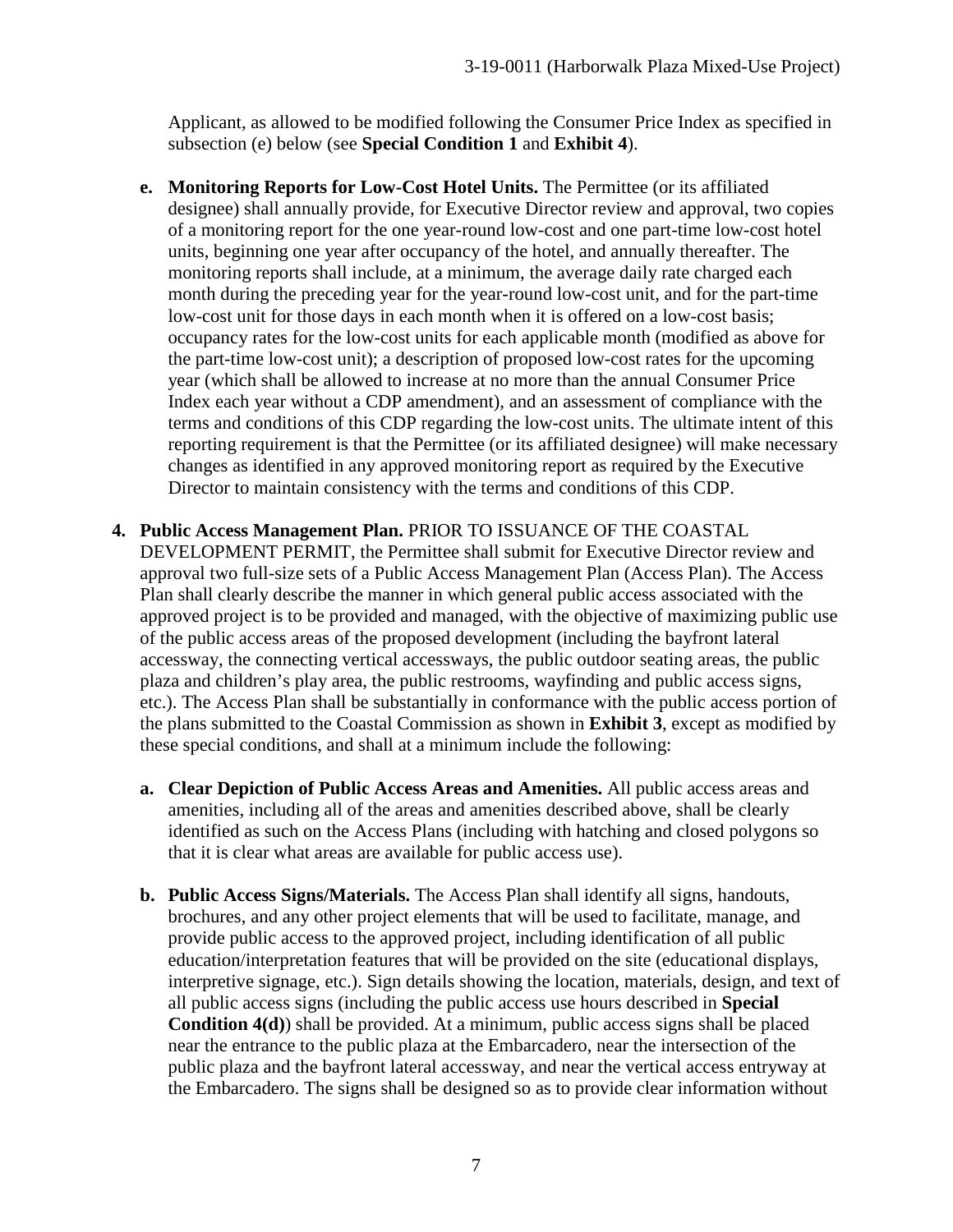impacting public views and site character. All directional signs shall include the Commission's access program "feet" logo and the California Coastal Trail emblem. At least one public access interpretive sign (appropriate to Morro Bay issues, information, and/or history) shall be located at an appropriate location along the lateral accessway.

- **c. No Public Access Disruption.** Development and uses within the public access areas that disrupt and/or degrade public access (including areas set aside for private uses, barriers to public access (furniture, planters, temporary structures, private use signs, ropes, etc.)) shall be prohibited. The public use areas shall be maintained in a manner that maximizes public use and enjoyment.
- **d. Public Access Use Hours.** The public access areas and amenities along the bayfront lateral accessway and vertical accessways shall be open to the general public 24 hours per day and shall be available free of charge, except for the public restrooms, which shall be available free of charge during business hours, and may be closed outside of business hours. Business hours shall include any time at which the market hall and/or any of the retail shops are open to the public. The floating dock shall be open to the public for general pedestrian access from at least one hour before sunrise to one hour after sunset. Signs discouraging the public from walking on the docks during these hours are prohibited.
- **e. Public Outdoor Seating Areas.** No restaurant condiments or table settings shall be allowed in the public outdoor seating areas on the north and west sides of the building. Signs shall be posted in these areas indicating that seating is available for public use and no purchase is necessary to utilize the area.
- **f. Public Access Amenities Provided Prior to Occupancy.** All public access components of the approved project shall be constructed and ready for use prior to occupancy of the hotel units.
- **g. Public Access Areas and Amenities Maintained.** The public access components of the project shall be maintained in their approved state in perpetuity.

The Permittee shall undertake development in accordance with the approved Public Access Plan, which shall govern all general public access to the site pursuant to this coastal development permit.

- **5. Construction Plan.** PRIOR TO ISSUANCE OF THE CDP, the Permittee shall submit two copies of a Construction Plan to the Executive Director for review and approval. The Construction Plan shall, at a minimum, include the following:
	- **a. Construction Areas.** The Construction Plan shall identify the specific location of all construction areas, all staging areas, and all construction access corridors in site plan view. All such areas within which construction activities and/or staging are to take place shall be minimized to the maximum extent feasible in order to have the least impact on public access, including with respect to public parking and other coastal resources.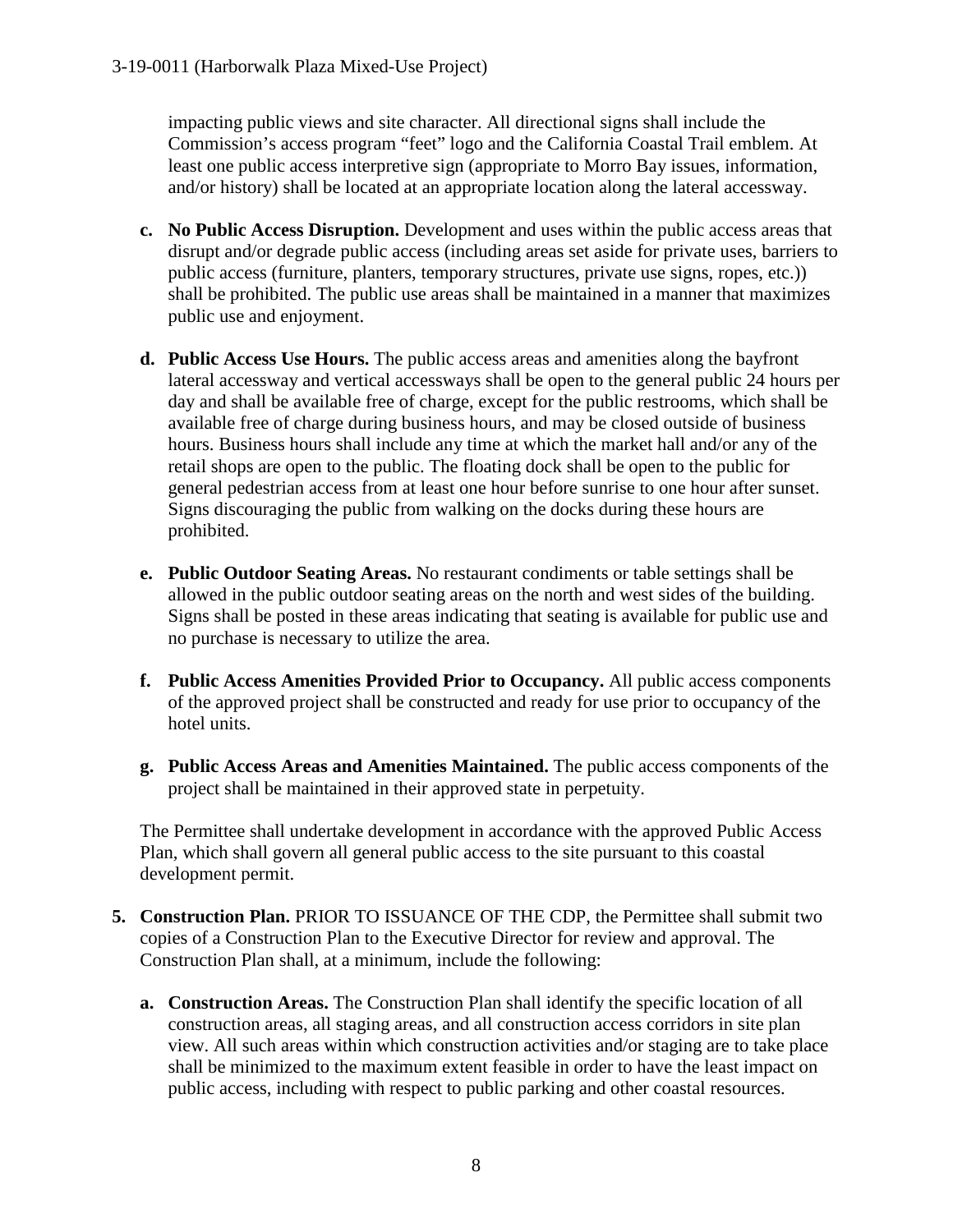- **b. Construction Methods.** Construction and staging zones shall be limited to the minimum area required to implement the approved project. The Plans shall limit construction activities to avoid coastal resource impacts.
- **c. Construction Best Management Practices (BMPs).** The Construction Plan shall also identify the type and location of erosion control/water quality BMPs that will be implemented during construction to protect coastal resources, including the following:
	- **i. Runoff Protection.** Silt fences, or equivalent apparatus, shall be installed at the perimeter of the construction site to prevent construction-related runoff and/or sediment from entering into storm drains or otherwise offsite.
	- **ii. Equipment BMPs.** All construction equipment shall be inspected and maintained at an off-site location to prevent leaks and spills of hazardous materials at the project site.
- **iii. Good Housekeeping.** The construction site shall maintain good construction housekeeping controls and procedures (e.g., clean up all leaks, drips, and other spills immediately; keep materials covered and out of the rain (including covering exposed piles of soil and wastes); dispose of all wastes properly, place trash receptacles on site for that purpose, and cover open trash receptacles during wet weather; remove all construction debris from the project site; etc.).
- **iv. Erosion and Sediment Controls.** All erosion and sediment controls shall be in place prior to the commencement of construction as well as at the end of each work day.
- **d. Construction Site Documents.** The Construction Plan shall provide that copies of the signed CDP and the approved Construction Plan be maintained in a conspicuous location at the construction job site at all times, and that such copies are available for public review on request. All persons involved with the construction shall be briefed on the content and meaning of the CDP and the approved Construction Plan, and the public review requirements applicable to them, prior to commencement of construction.
- **e. Construction Coordinator.** The Construction Plan shall provide that a construction coordinator be designated to be contacted during construction should questions arise regarding the construction (in case of both regular inquiries and emergencies), and that his/her contact information (i.e., address, phone numbers, email address, etc.) including, at a minimum, a telephone number and an email that will be made available 24 hours a day for the duration of construction, is conspicuously posted at the job site where such contact information is readily visible from public viewing areas while still protecting public views as much as possible, along with indication that the construction coordinator should be contacted in the case of questions regarding the construction (in case of both regular inquiries and emergencies). The construction coordinator shall record the contact information (address, email, phone number, etc.) and nature of all complaints received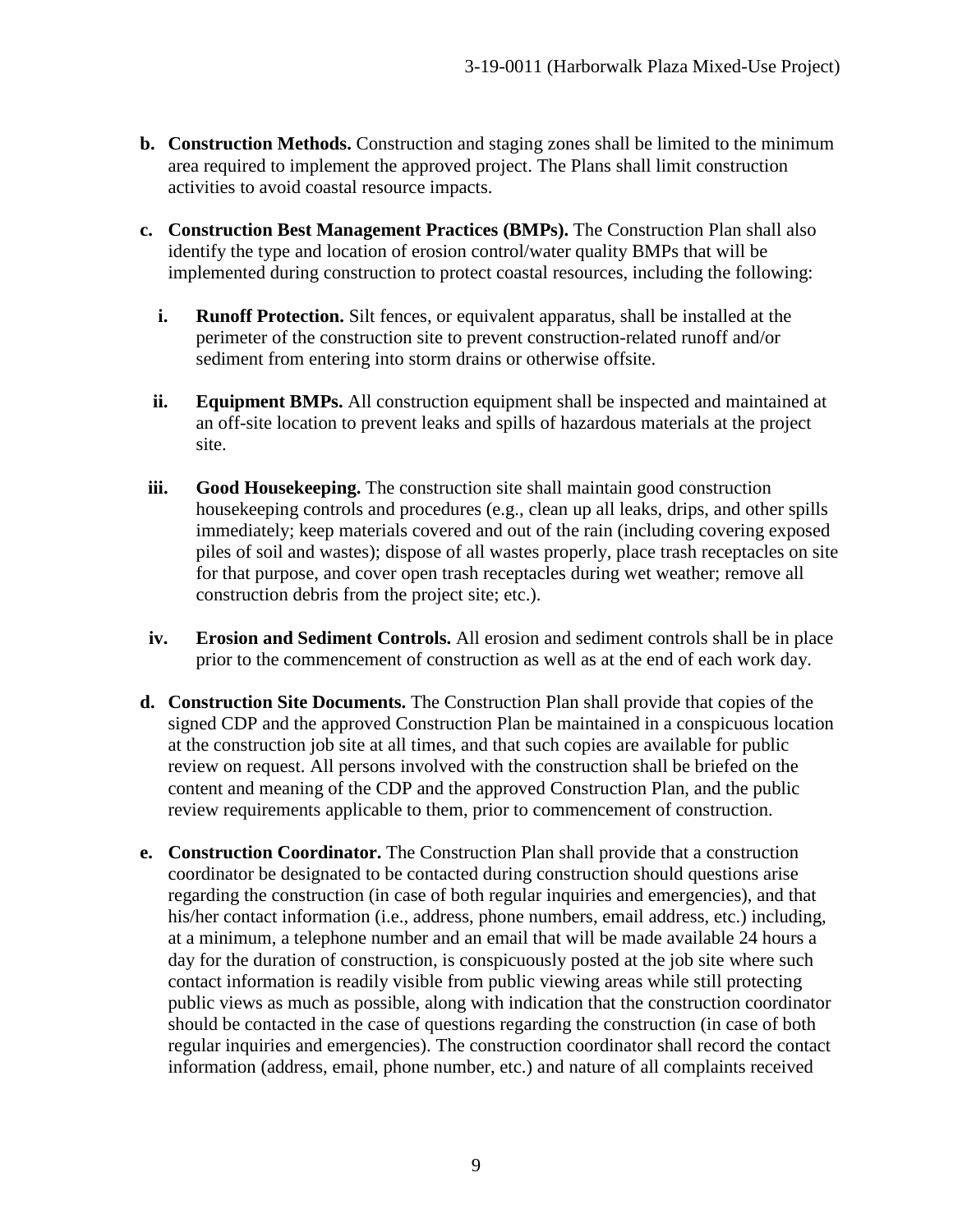regarding the construction, and shall investigate complaints and take remedial action, if necessary, within 24 hours of receipt of the complaint or inquiry.

- **f. Notification.** The Permittee shall notify planning staff of the Coastal Commission's Central Coast District Office at least three working days in advance of commencement of construction, and immediately upon completion of construction.
- **g. Daylight Work Only.** All work shall take place during daylight hours (i.e., from one hour before sunrise to one hour after sunset), except for interior work. Nighttime work (other than interior work) and lighting of the exterior work area are prohibited.

The Permittee shall undertake development in accordance with the approved Construction Plan, unless the Commission amends this CDP or the Executive Director determines that no amendment is legally required for any proposed minor deviations. All requirements of the approved Construction Plan shall be enforceable components of the CDP.

- **6. Transportation Demand Management Program.** PRIOR TO COMMENCEMENT OF CONSTRUCTION, the Permittee shall submit to the Executive Director for review and approval a Transportation Demand Management Program (TDMP). Said program shall include such measures as provision of bicycles for guests and methods for encouraging use of public transit, carpooling, and alternative transportation methods (e.g., bicycling to work) by employees. The Permittee shall undertake the development in accordance with this condition and the approved TDMP.
- **7. Eelgrass.** The Applicant shall be subject to the California Eelgrass Mitigation Policy (CEMP) and shall complete pre- and post-construction eelgrass surveys and mitigate for any impacts to eelgrass as required by the CEMP and as specified in City Planning Condition 12.
- **8. Compliance with Local Conditions of Approval.** The proposed development was approved by the City of Morro Bay via Conditional Use Permit #UP0-509 (see **Exhibit 6**). The City's conditions associated with that action remain in effect. In the event of conflict between any such conditions imposed by the City and the terms and conditions of this CDP, the terms and conditions of this CDP shall prevail.
- **9. Deed Restriction.** PRIOR TO ISSUANCE OF THE CDP, the Permittee shall submit to the Executive Director for review and approval documentation demonstrating that the Permittee has executed and recorded against the parcel(s) governed by this permit a deed restriction, in a form and content acceptable to the Executive Director: (1) indicating that, pursuant to this CDP, the California Coastal Commission has authorized development on the subject property, subject to terms and conditions that restrict the use and enjoyment of that property; and (2) imposing the special conditions of this CDP as covenants, conditions and restrictions on the use and enjoyment of the property. The deed restriction shall include a legal description and site plan of the entire parcel or parcels governed by this CDP. The deed restriction shall also indicate that, in the event of an extinguishment or termination of the deed restriction for any reason, the terms and conditions of this CDP shall continue to restrict the use and enjoyment of the subject property so long as either this CDP or the development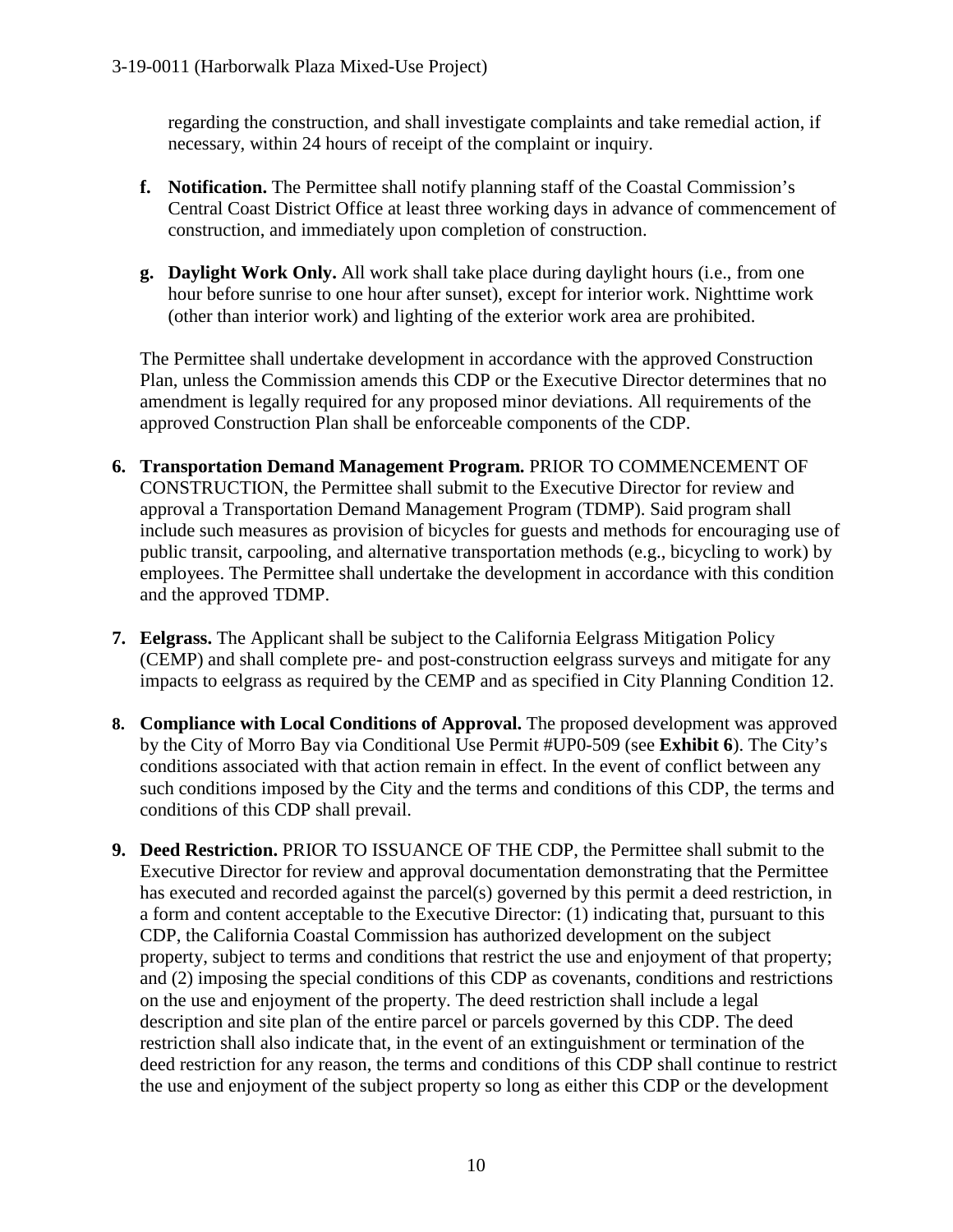it authorizes, or any part, modification, or amendment thereof, remains in existence on or with respect to the subject property.

# **IV. FINDINGS AND DECLARATIONS**

## **A. PROJECT LOCATION AND BACKGROUND**

#### **Embarcadero History**

Until the mid-1940s, most of the small community of Morro Bay was built on the bluff tops above the Bay's tidal flats. Between 1942 and 1945, the north and south breakwaters at the entrance to the Morro Bay harbor, two "T"-piers, and the inner harbor bulkhead were constructed for a Navy amphibious base. A navigational channel was dredged and the spoils deposited behind the inner harbor bulkhead to create a fill area along the Bay that became known as the Embarcadero. In the late 1940s the Navy base, including all waterfront facilities, was transferred to San Luis Obispo County. Buildings were constructed on the Embarcadero, and various docks and piers were occupied by a growing fleet of commercial fishing boats. In 1964, the City of Morro Bay incorporated and assumed jurisdiction over the County's waterfront land and facilities within its City limits, including the Embarcadero. Trusteeship of State tidelands was also transferred to the City at that time.

Pursuant to the terms of the State tidelands' grant, the underlying tidelands are only to be used for harbor development and for construction of facilities related to fisheries commerce and navigation, as well as for recreational uses, public parks, parking, roads, playgrounds, and businesses incidental to these uses. The City may lease said lands to business owners for stipulated purposes for periods of up to 50 years, though convenient access across said lands to the water and the absolute right to fish must always be preserved in any such lease.

The City of Morro Bay, and the Embarcadero in particular, are major tourist attractions and prime coastal visitor-serving destinations. The Embarcadero is now largely developed with a variety of visitor-serving (e.g., overnight units, restaurants, gift shops) and coastal-related (e.g., kayak rental, commercial and recreational fishing services) land uses. Parcels on the bay side of the Embarcadero are located on State tidelands and are leased to individual lessees by the City in its capacity as Trustee.

### **Project Location**

The project site is located in the Local Coastal Program's (LCP's) Bayfront planning area at 833 Embarcadero in the City of Morro Bay (see **Exhibit 1**). The Embarcadero is the first public through road and it parallels the Morro Bay estuary and the City's commercial and recreational harbor. The Embarcadero's character is still strongly focused on commercial fishing, although more recent developments have added visitor-serving uses as well. The project site is located in the central portion of the Embarcadero, west of the Morro Bay Boulevard street end, and is comprised of four tidelands lease sites (sites 87, 88, 87W, and 88W), two of which extend out into the Bay (87W and 88W). The site consists of approximately 75 feet of bay frontage and is relatively flat, ranging from approximately 13.5 feet above mean sea level at the highest elevation to slightly more than 12 feet above mean sea level at the lowest elevation (the top of the seawall is slightly lower, with an elevation of approximately 11.25 feet). The land leases are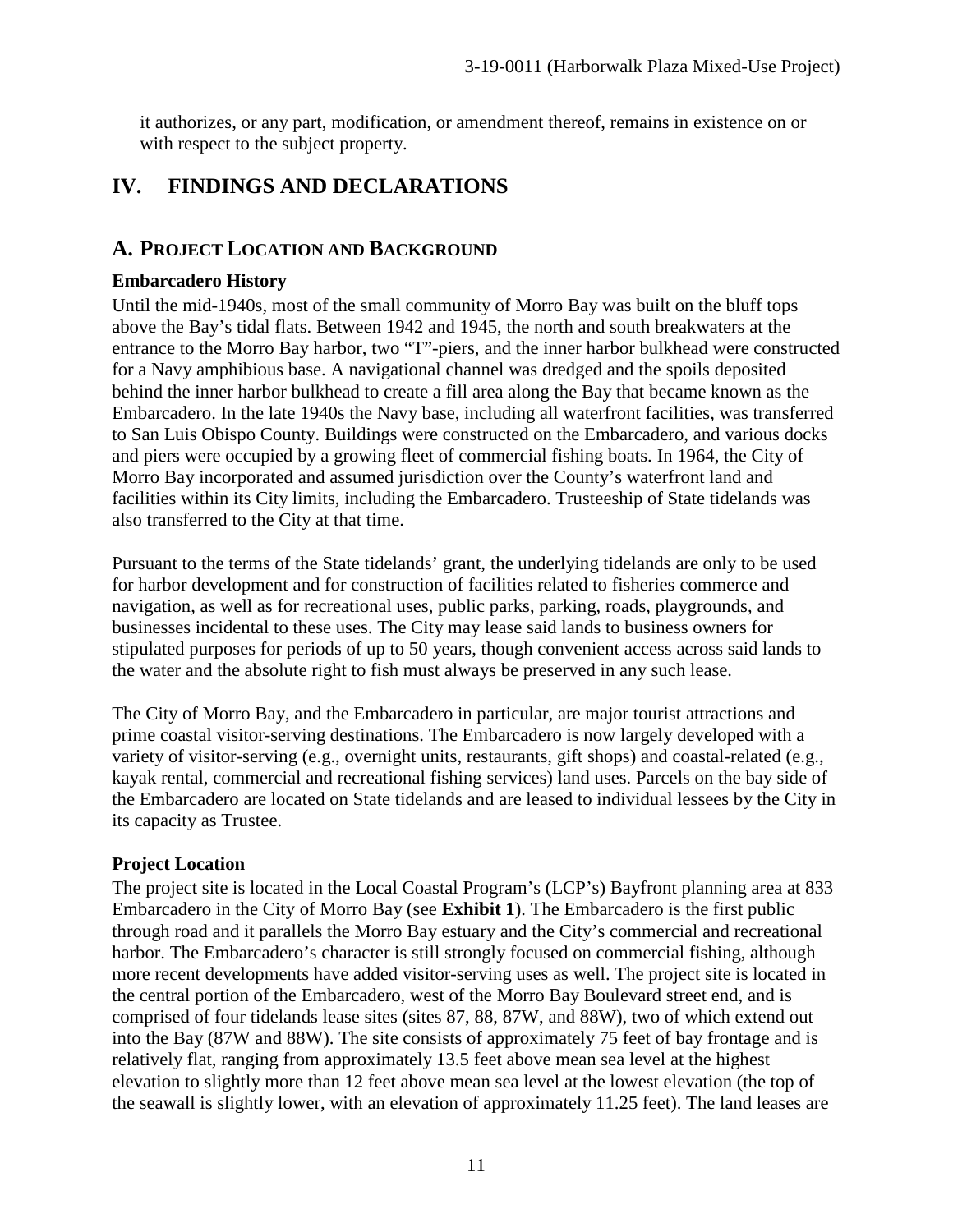6,982 square feet in total area, and the water leases are 3,722 square feet in total area. The site is currently occupied by a vacant 6,687-square-foot, partially-overwater building comprised of 1,510 square feet of ground-floor retail space on the street side; 3,667 square feet of vacant, ground-floor restaurant space (formerly housing the "Off the Hook" restaurant) on the bay side, 1,088 square feet of which extend beyond the seawall and over rock riprap that slopes into the waters of the Bay;<sup>[1](#page-11-0)</sup> and a partial, 1,510-square-foot second story on the street side that was formerly used as office space but now sits vacant. The northern portion of the land lease is developed as a public plaza with seating, a small children's play area, a large utility box, and some landscaping.

The bayside portion of the Embarcadero includes a "Harborwalk," which provides public lateral access directly along Morro Bay. However, the Harborwalk has gaps where there is no bayside lateral access, and there is currently such a gap in the Harborwalk at the project site. Instead, the portion of the existing building that overhangs the waterline is a fully enclosed, interior restaurant space, with a very narrow perimeter walkway used for maintenance access only. The public plaza connects to a lateral accessway on the adjacent, upcoast (northern) lease site,  $2\pi$  $2\pi$ providing vertical access to the coast; however, a private dining patio on the bay side of the plaza blocks physical access to the Bay on the project site itself, and partially obstructs visual access to the water as well (see **Exhibit 1** for a location map and **Exhibit 2** for photos of the site showing these elements).

No parking exists on the project site; however, there is public street parking (three-hour limit) along the Embarcadero landward of the project site and a large (60 space) free public parking lot located across the Embarcadero and slightly south of the project site (about 130 feet away). Another free public parking lot (approximately 40 spaces) is located on the blufftop approximately 450 feet southeast of the Embarcadero lot (see **Exhibit 1**).

In addition to the overhanging structure from the land lease portion of the project site, the water lease includes a 6-foot by 73-foot floating dock that is accessed from a gangway on the upcoast lease site. Over the years the dock has been used either by boat rental businesses (e.g., electric boats or day charters) or as rentable slip space for personal craft.

## **Project Description**

The Applicant proposes to demolish the existing structure at the site, as well as the outdoor dining patio, and construct a new, two-story 7,994-square-foot building in approximately the same area as the existing structure. The proposed new building would include a combination of restaurant and retail uses on the ground floor, with two retail spaces on the street (or eastern) side (740 and 742 square feet, respectively) and restaurant use in the rear (i.e., bayward). The proposed restaurant concept is a "market hall"-style operation, with three separate kitchen areas

<span id="page-11-0"></span> $1$  The toe of the riprap was recently measured as extending twelve feet beyond the seawall, though prior studies, including one as recent as 2014, place the toe of the riprap even further bayward. This area is unnavigable in most tidal conditions due to insufficient inundation of the rocks. Excluding the riprap area (as measured in 2019), approximately 644 square feet of private commercial space (currently vacant) extends over the navigable waters of the Bay.

<span id="page-11-1"></span><sup>&</sup>lt;sup>2</sup> This access constitutes a portion of the California Coastal Trail.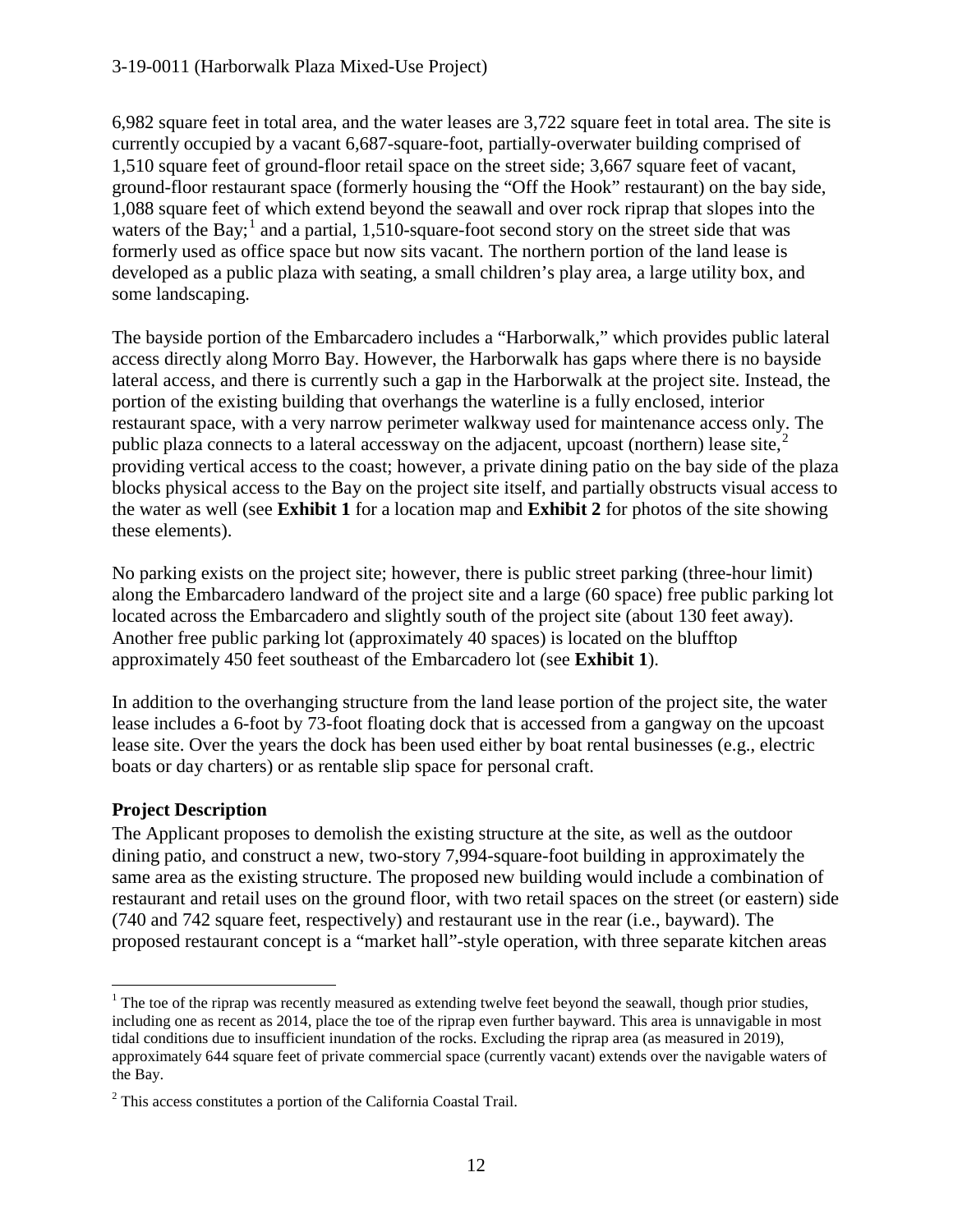and a bar for different food and drink vendors and a 1,382-square-foot common seating area for customers. Additionally, a small (262 square feet) frozen yogurt shop would be located in a separate space fronting the public plaza. The ground floor would also include two public, unisex restrooms, one of which would be accessible from the exterior of the building;<sup>[3](#page-12-0)</sup> cleanup and trash facilities to be shared by the market hall vendors; and a small office and storage space (175) square feet).

The second floor would be developed as an eight-room boutique hotel, with rooms ranging from 248 to 449 square feet. The Applicant is proposing that six of the rooms would be high-cost (i.e., able to be offered at rates equal to or greater than \$197.20 per night), one would be low cost (i.e., less than or equal to the area's low-cost threshold of \$145 per night), and one would be offered at or below the low cost threshold for 240 days per year (i.e., eight months out of twelve). The Applicant proposes to maintain the balance of high-cost and low-cost accommodations by limiting adjustments to the proposed threshold room rates to the annual change in the Consumer Price Index, and would seek a CDP amendment for any other changes (see **Exhibit 4** for the Applicant's proposed rates and amenities).

The proposed project includes a ten-foot-wide segment of the Harborwalk along the entire bay frontage of the building, which would connect to the existing Harborwalk on the upcoast lease site and any future Harborwalk segment on the downcoast lease site (i.e., the "Libertine" site), which will be required when that lease site redevelops. The design also includes a 180-squarefoot outdoor seating area between the proposed Harborwalk segment and the new building, and an additional 287 square feet of outdoor seating inland of the Harborwalk on the upcoast (north) side of the building. Both seating areas would be open to the general public at all times and posted with signs indicating that no purchase is necessary for their use, and restaurant settings and condiments would not be placed on these tables.<sup>[4](#page-12-1)</sup> The Applicant additionally proposes to demolish the existing outdoor dining patio and improve the open area on the upcoast side of the lease sites by removing the utility box (which would otherwise block visual access to the Bay) and by adding a new marine-themed children's play area and a bicycle rack. The project would also provide a five-foot-wide vertical accessway on the downcoast side of the building, where no vertical access currently exists due to the minimal distance between the existing structure on the project site and the structure on the adjacent, downcoast lease site.

The existing floating dock would be moved 11.5 feet bayward to accommodate the new segment of the Harborwalk, as well as approximately 2.5 feet upcoast. The gangway would be reoriented so that it is accessible from the project site (currently the gangway is accessed from the upcoast

<span id="page-12-0"></span><sup>&</sup>lt;sup>3</sup> The two public restrooms would be located on the upcoast side of the building. One would be accessible from within the market hall, while the other would open onto the public plaza. A third restroom would be accessible from the downcoast side of the building. The Applicant originally intended to make this restroom available to the public, as well, but the width of the proposed downcoast accessway is prohibitive to such use. The Applicant now proposes to design the space to include a shower for hotel guests (e.g., to wash off beach sand) and employees who commute using active transportation options (i.e., bicycling, walking, jogging).

<span id="page-12-1"></span><sup>&</sup>lt;sup>4</sup> The Applicant has proposed that the 180-square-foot seating area (located between the Harborwalk and the building) would be available for public use at all times, though the tables and chairs may be stored inside when the market hall is closed and during inclement weather. The furnishings in the larger public seating area in the public plaza would remain in place 24 hours per day regardless of weather conditions.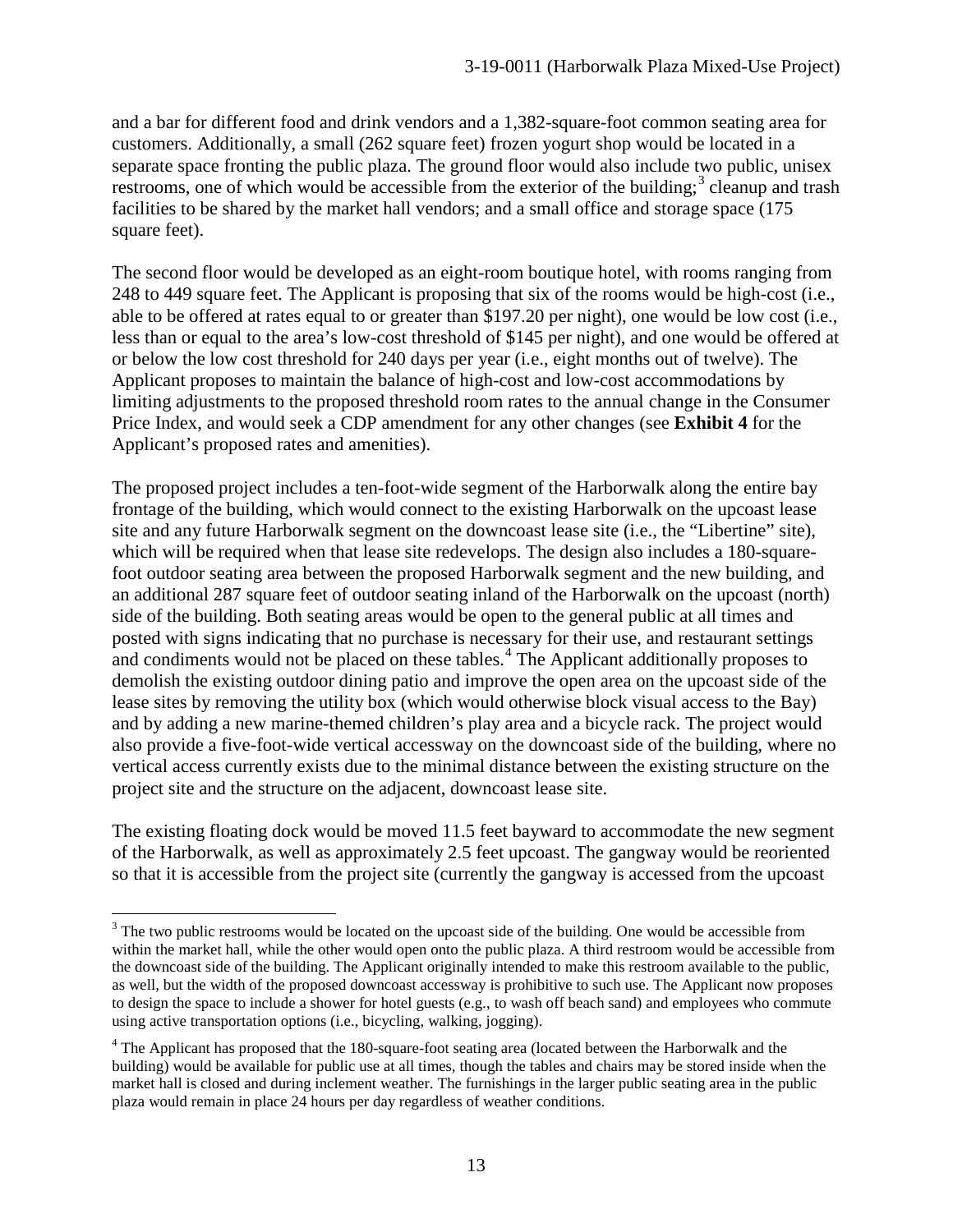lease site). The proposed project also includes removal of nine wood piles and abandonment of one concrete pile that support the existing restaurant and dock. These would be replaced with five steel or concrete piles to support the new building and four steel piles to anchor the reconfigured floating dock. No change in the use of the dock is proposed.

See **Exhibit 3** for the proposed project plans.

# **B. STANDARD OF REVIEW**

The Coastal Commission retains permitting jurisdiction on tideland properties, including the fill areas along the Embarcadero, and including the properties that are the subject of this permit application. As a result, the standard of review for the proposed project is the Coastal Act, although the certified Morro Bay LCP provides persuasive guidance in this situation.

# **C. LOWER-COST ACCOMMODATIONS**

### **Applicable Policies**

Coastal Act Section 30213 protects lower-cost visitor-serving facilities and states:

*Section 30213: Lower cost visitor and recreational facilities shall be protected, encouraged, and, where feasible, provided. Developments providing public recreational opportunities are preferred.*

*The Commission shall not: (1) require that overnight room rentals be fixed at an amount certain for any privately owned and operated hotel, motel, or other similar visitorserving facility located on either public or private lands; or (2) establish or approve any method for the identification of low or moderate income persons for the purpose of determining eligibility for overnight room rentals in any such facilities.*

In addition, although not the standard of review for this CDP application, the Morro Bay LCP similarly protects and encourages the provision of hotel rooms at a range of affordability options, mirroring Coastal Act 30213:

*LCP Policy 2.07 New hotel/motel developments within the coastal zone shall, where feasible, provide a range of rooms and room prices in order to serve all income ranges... Consistent with Coastal Act Section 30213, the City shall in no event (1) require that overnight room rental be fixed at an amount certain for any privately owned and operated hotel, motel, or other similar visitor-serving facility located on either public or private land; or (2) establish or approve any method for the identification of low or moderate income persons for the purpose of determining eligibility for overnight room rentals in any such facilities.*

Thus, Coastal Act Section 30213 and the complementary LCP policy require lower-cost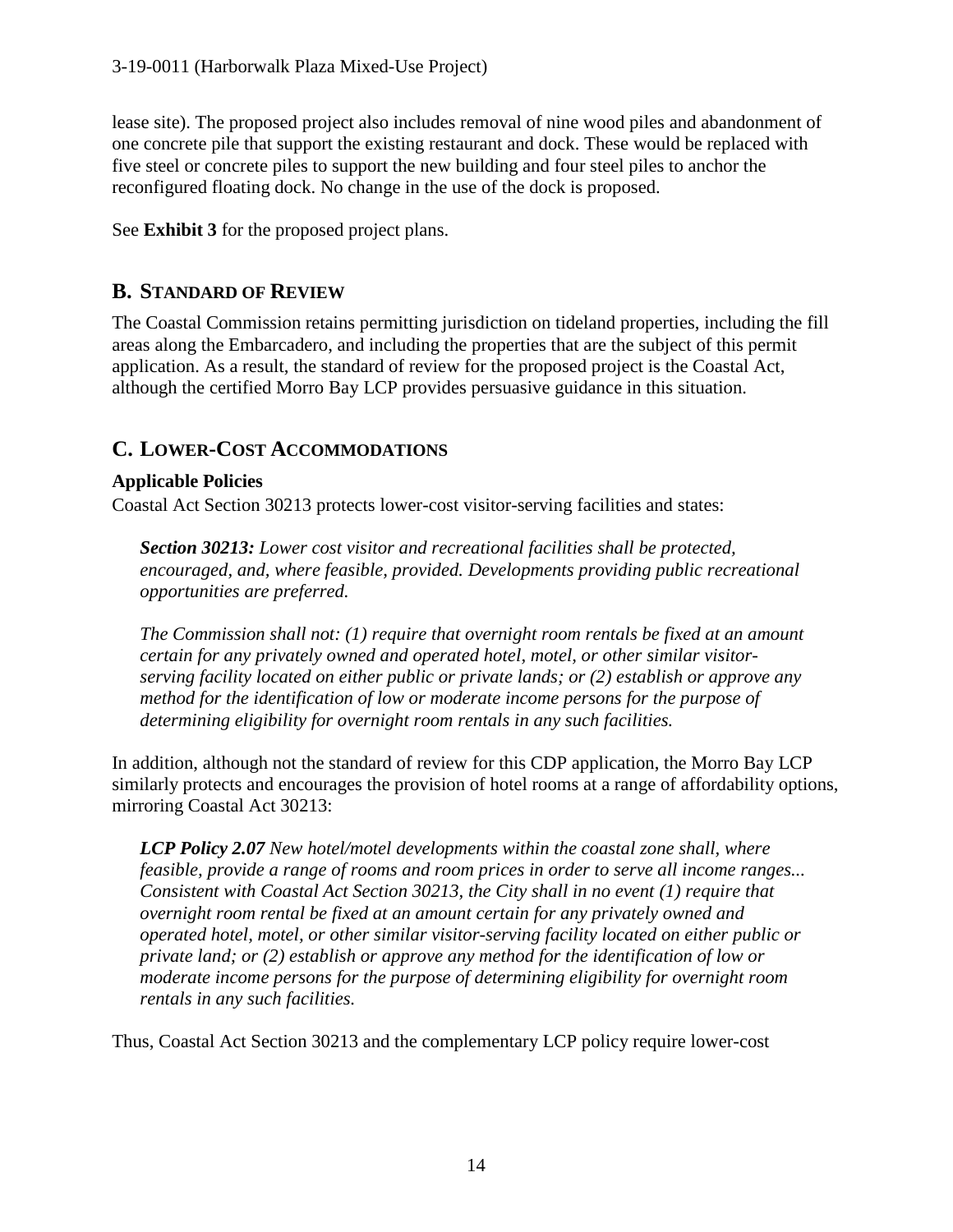facilities, including accommodations, to be protected, encouraged, and, if feasible, provided.<sup>[5](#page-14-0)</sup> Among other means to provide lower-cost accommodations, the Commission has in the past required mitigation of proposed high-cost rooms by requiring low-cost rooms to be provided at a 25% ratio (i.e., for every four high cost rooms, one should be low cost). Although the Commission could, and sometimes has, used a different percentage, it has most often used the 25% figure, which mirrors requirements related to affordable housing that the Commission used when the Coastal Act required it to protect and provide for affordable housing. Aiming to ensure that 25% of new overnight accommodations in the coastal zone are lower cost is also logical from a policy perspective: Data from 2015 collected by Smith Travel Research demonstrates that 25% of hotel rooms in the inland and coastal areas of coastal counties are lower-cost, "economy" rooms. Seeking to ensure that new hotels in the coastal zone provide at least a similar percentage of lower cost accommodations would help maximize public access and recreational opportunities as required by the Coastal Act.

Regardless of the ratio used, requiring lower-cost accommodations (or an in-lieu fee payment) as mitigation for approval of a high-cost accommodation project is premised on the adverse impacts that the high-cost accommodations, if approved, have either on the existing stock of lower-cost accommodations or the availability of space for lower-cost accommodations in appropriate locations in the future. It should be noted, however, that in assessing the appropriateness of proposed mitigations for high-cost hotel room development, the Commission also responds to the unique facts of each case, including what other public access benefits are being proposed to address the Coastal Act's broad access-for-all mandates in mitigating project impacts to lowercost visitor services.

#### **Analysis**

#### *Defining Low-, Moderate-, and High-Cost Accommodations*

The first step to implement Coastal Act Section 30213 and LCP Policy 2.07 is to define what is and is not a lower-cost unit. In a constantly changing market, it can be difficult to determine what price points constitute low- and high-cost accommodations for a given area. More recent Commission actions have used a formula to determine low- and high-cost overnight accommodations specific to different parts of the coast.<sup>[6](#page-14-1)</sup> The formula is based on California hotel and motel accommodations (single room up to double occupancy), and does not account for hostels, RV parks, campgrounds or other alternative accommodations into the equation, as these facilities do not typically provide the same level of accommodation as hotels and motels. Rather, hostels and campgrounds are generally inherently lower cost, and are the type of facilities that might be required as a mitigation measure for the loss of lower-cost overnight accommodations.

<span id="page-14-0"></span> <sup>5</sup> Coastal Act Section 30213 has its origins in the 1975 California Coastal Plan (precursor to the 1976 Coastal Act). Based on extensive public input in the early 1970s, the Coastal Plan found that few tourist facilities for persons of low and moderate income were being built in many parts of the coastal zone, and that many such low- and moderate-cost facilities were being replaced by facilities that had higher costs, including particularly in terms of overnight accommodations. The Coastal Act addressed these findings in part by including the specific Section 30213 mandate to protect, encourage, and where feasible provide lower-cost visitor and recreational facilities.

<span id="page-14-1"></span><sup>6</sup> Including LCP amendment SBV-MAJ-2-08 and CDP amendment 5-98-156-A17, and most recently in Carlsbad (LCP-6-CAR-16-0015-2 Part A). In Morro Bay, CDP 3-16-0287 (Front Street Cottages) and CDP 3-17-0581 (Rose's Landing Embarcadero Hotel) used a similar approach.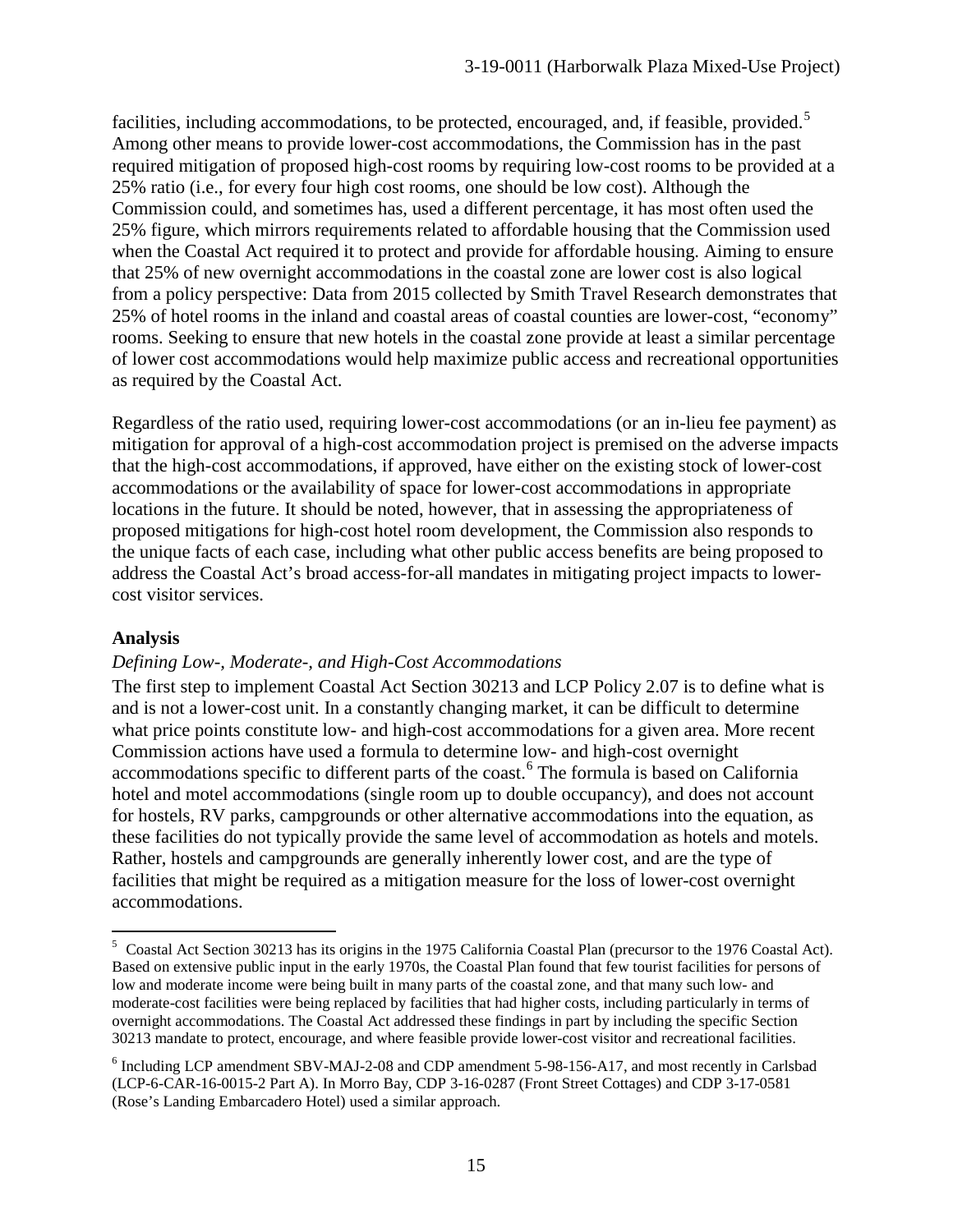The formula used by the Commission in the past referenced instances calculates the average daily peak rate (generally July and August) of economy hotels and motels in a specific coastal zone area (e.g., a city or defined urban area) as it compares to the average daily rates of hotels and motels across the entire State of California during the same time of the year. Under this formula, the average daily room rate for economy hotels/motels within a specific area that have a room rate less than the statewide average daily room rate is the area's "low cost" threshold. Using this formula in similar recent past projects, the Commission has found low-cost accommodations within the Cayucos and Morro Bay area to average no more than \$145 per night in July and \$146 in August, or an average of \$145.50 during these peak summer months, and \$197.20 and above for a high-cost room (using the same methodology). Thus rooms priced below \$145.50 would be low-cost, and rooms priced between \$145.50 and \$197.20 would qualify as moderately priced.<sup>[7](#page-15-0)</sup> The Commission used these price thresholds for two recent Morro Bay CDPs (see CDP 3-16-0287, Front Street Cottages, approved by the Commission in May 2017, and CDP 3-17-0581, Rose's Landing Embarcadero Hotel, approved by the Commission in March 2018).

### *Proposed Project*

The Applicant has provided proposed rates for all eight rooms, and proposes two levels of affordability (see also **Exhibit 4**). As proposed, six rooms would be high-cost year-round, one room would be low-cost year-round, and one room would be low-cost for 240 days (i.e., approximately eight months) of each year and high-cost for the remainder of the year. For the low-cost rooms, rate increases are proposed as not to exceed the increase in the Consumer Price Index each year in order to ensure such mix remains in the designated price range over time. The Applicant is proposing to provide these low-cost accommodations onsite, and is thus providing on-site mitigation for the 6 and  $\frac{1}{3}$  proposed high-cost hotel rooms. Additionally (and as detailed in **Exhibit 4**), the Applicant's proposal states all of the rooms, including the low-cost rooms, will be equipped with extra bedding to accommodate three to four persons total (i.e., more than the standard two-person hotel room), which will further reduce the per capita cost to stay overnight for families and other small groups.<sup>[8](#page-15-1)</sup>

This proposal thus provides mitigation for approximately 20% of the high cost rooms. While this figure falls short of the 25% mitigation ratio which the Commission has used in the past, there are several reasons why the mitigation package, as proposed, can be considered appropriate to adequately mitigate project impacts to lower-cost visitor accommodations given the specific facts of this case. First, Morro Bay has a high stock of lower-cost overnight accommodations relative to other coastal communities in the state: In 2017, the City analyzed its visitor-serving accommodations and determined that 36% of hotels and motels in the City had an average daily rate of less than \$102. That figure is substantially higher (52%) when the City's campgrounds and RV parks are included in the calculation. As discussed above, the average percentage of lower cost hotels in the inland and coastal areas of the State's coastal counties is approximately

<span id="page-15-0"></span> $<sup>7</sup>$  No moderate-cost rooms are proposed as part of this project.</sup>

<span id="page-15-1"></span><sup>8</sup> The Applicant's proposal also notes that, with \$145 set as the *maximum* rate for the lower-cost rooms, the *average* daily room rate will be *below* \$145, since mid-week hotel room rates during the off season are often below \$100 per night.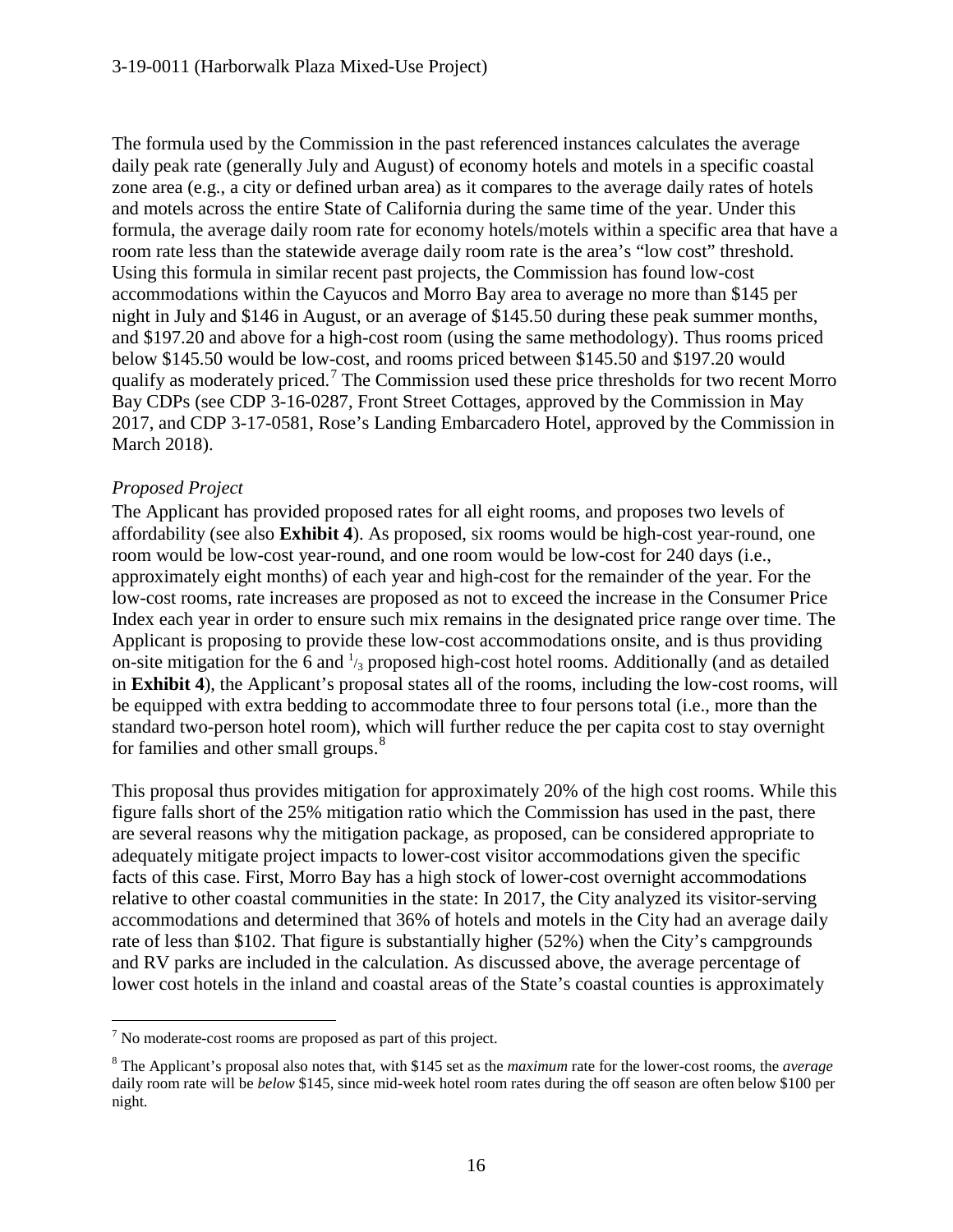25%. As of 2015, Newport Beach had approximately 5% lower cost hotels in their City and Half Moon Bay had approximately 12%.

Second, due to the small size of the Embarcadero lease sites, the proposed project in this case (along with all the hotels on the bay side of the Embarcadero<sup>[9](#page-16-0)</sup>) is a small hotel with only eight rooms. While these smaller accommodations are more suited to the scale of development along the Embarcadero and to the eclectic and human-scale character of this part of the City, they do not provide the economies of scale that allow larger hotels and resorts operational flexibility. Thus, even a one-unit incremental change from a high-cost accommodation to a low-cost accommodation may result in a drastic increase in the percentage of rooms that are low-cost relative to the total number of rooms (given the small absolute numbers involved). By the same token, a one-unit incremental change from a high-cost accommodation to a low-cost accommodation may not be economically viable when the proposed hotel comprises a very small number of rooms to begin with. Under these circumstances, it may be appropriate to consider alternative mitigation which is also being provided, in addition to lower-cost rooms, to offset impacts of higher-cost rooms.

On that note, the proposed project in this case would provide other, substantial public access benefits and recreational opportunities (i.e., aside from the 1 and  $\frac{2}{3}$  low-cost hotel units). These include a new Harborwalk segment; a new vertical accessway on one side of the proposed building; improved vertical access on the building's other side through an improved public plaza; two new public seating areas (including one immediately adjacent to the proposed Harborwalk segment); a children's play area; two public restrooms; a bicycle rack; and wayfinding signage and interpretive exhibits panels to help visitors identify public amenities and appreciate the area (all of which are discussed further below in the "Public Access" section).

Public access improvements and amenities such as these (i.e., other than the in-kind mitigation provided by dedicated low-cost rooms) have in the past been cited by the Commission as justification for a slightly reduced mitigation ratio for small hotels. The recent and similar Rose's Landing project (CDP 3-17-0581) provided two low-cost rooms out of ten total rooms (i.e., 20% mitigation). In that case, the Applicant's low-cost proposal was deemed appropriate based on the public access improvements that were also proposed as part of that project. These included an improved and widened (to ten feet) Harborwalk segment; removal of concrete furniture and other impediments in a public plaza adjacent to the building and providing improved vertical access between the Harborwalk and the Embarcadero sidewalk; adding pavers to the vertical accessway at the Morro Bay Boulevard street end; and public access signage to educate and facilitate public use of the site. For comparison, the proposed public access improvements associated with this project qualitatively exceed those provided as part of the Rose's Landing public access package.

In conjunction with these other public access benefits, the proposed number of low-cost rooms is consistent with the Commission's overarching goals and intent in administering Coastal Act Section 30213, namely, ensuring that proposed visitor-accommodation facilities in the coastal zone (and in particular on locations such as this one, on former State tidelands, immediately

<span id="page-16-0"></span> <sup>9</sup> These include the Estero Inn (eight units), Gray's Inn (three units), the Harbor Front Suites (six units), Rose's Landing (ten units; in development), and the Anderson Inn (eight units).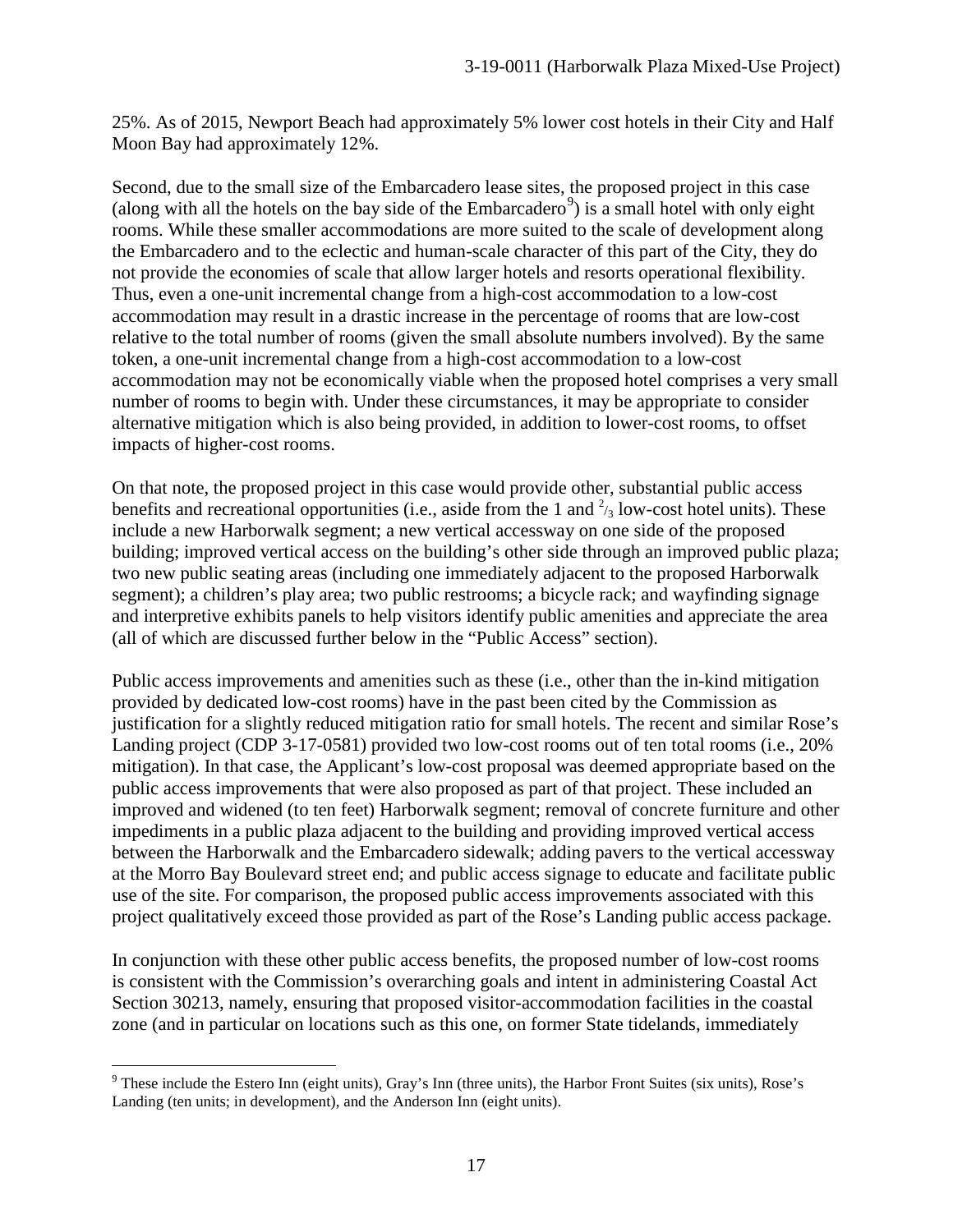fronting the Morro Bay estuary, and adjacent to the City's visitor-serving commercial waterfront) include lower-cost rooms (and, where lower-cost rooms are not sufficient mitigation on their own, other substantial public access amenities) onsite. Doing so provides for a range of affordability options, including lower-cost hotel units, thereby self-mitigating the impacts of the higher-cost rooms *in-kind*, as well as ensuring that the mitigation is located immediately adjacent to the impact (i.e., the location of the high-cost rooms), thereby self-mitigating *onsite*. The Applicant's proposal thus represents an opportunity to serve as a low-cost option for accessing Morro Bay's waterfront amenities. Therefore, as proposed, the project includes an adequate number of onsite low-cost hotel units (when considered in context of the additional public access amenities as discussed above) to mitigate for its proposed high-cost hotel units.

### *Conclusion*

Therefore, the Commission finds that no additional low-cost accommodations mitigation is required because the proposed project provides an adequate amount of low-cost accommodations onsite to find the project consistent with Section 30213 of the Coastal Act (when considered in context of the additional public access amenities as discussed above). The proposed project increases the range of opportunities for overnight accommodations, and as conditioned adequately mitigates for impacts to overnight low-cost accommodations. To ensure that the rooms remain low cost over time, **Special Condition 1 and Special Condition 3(d)** memorialize the Applicant's own proposed rate structure as shown in **Exhibit 4**, subject to increases consistent with the Consumer Price Index. In addition, **Special Conditions 3(a) and (b)** require that all eight hotel rooms be open and available to the general public, that rooms shall not be rented to any individual, family, or group for more than 29 consecutive days and that no individual ownership or long-term occupancy of hotel rooms shall be allowed. To further ensure that the hotel operates as proposed and approved, **Special Condition 3(c)** prohibits the conversion of any of the hotel overnight rooms (including suites) to limited-use overnight visitor accommodation units (e.g., timeshare, fractional ownership, etc.) or to full-time occupancy condominium units or to any other units with use arrangements that differ from the approved project, as well as requires annual monitoring reports to ensure same. Thus, for all of the reasons described above, the project, as proposed and conditioned, can be found consistent with Coastal Act Section 30213.

## **D. PUBLIC ACCESS AND RECREATION**

### **Applicable Policies**

Coastal Act Sections 30210 through 30224 require that development maximize public recreational access to and along the shoreline, provide visitor-serving recreational facilities, protect oceanfront land for recreational use and development, and in general establish that coastal-dependent, visitor-serving, and public recreational access developments have priority over other types of uses and development. In particular:

*Section 30210: In carrying out the requirement of Section 4 of Article X of the California Constitution, maximum access, which shall be conspicuously posted, and recreational opportunities shall be provided for all the people consistent with public safety needs and the need to protect public rights, rights of private property owners, and natural resource areas from overuse.*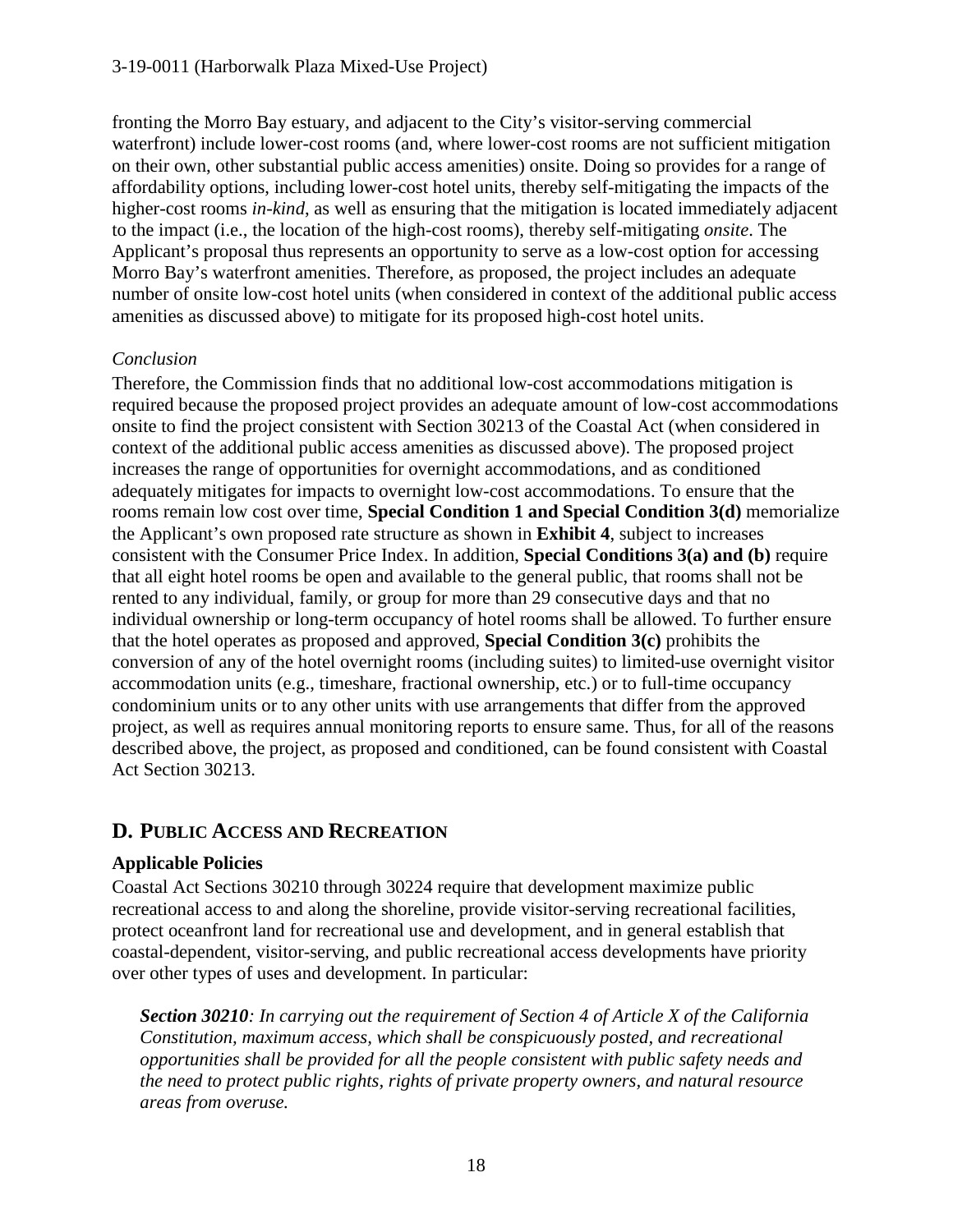*Section 30211: Development shall not interfere with the public's right of access to the sea where acquired through use or legislative authorization, including, but not limited to, the use of dry sand and rocky coastal beaches to the first line of terrestrial vegetation.*

*Section 30212(a): Public access from the nearest public roadway to the shoreline and along the coast shall be provided in new development projects…*

*Section 30213: Lower cost visitor and recreational facilities shall be protected, encouraged, and, where feasible, provided. Developments providing public recreational opportunities are preferred. …*

*Section 30221: Oceanfront land suitable for recreational use shall be protected for recreational use and development unless present and foreseeable future demand for public or commercial recreational activities that could be accommodated on the property is already adequately provided for in the area.*

*Section 30222: The use of private lands suitable for visitor-serving commercial recreational facilities designed to enhance public opportunities for coastal recreation shall have priority over private residential, general industrial, or general commercial development, but not over agriculture or coastal-dependent industry.* 

In addition, the Coastal Act also requires the provision of adequate, appropriately-distributed parking for new development:

*Section 30212.5: Whenever appropriate and feasible, public facilities, including parking areas or facilities, shall be distributed throughout an area so as to mitigate against the impacts, social and otherwise, of overcrowding or overuse by the public of any single area.*

*Section 30252(4): The location and amount of new development should maintain and enhance public access to the coast by … (4) providing adequate parking facilities or providing substitute means of serving the development with public transportation, …*

Although not the standard of review, the LCP's Implementation Plan (IP) also details specific uses and guidelines for development within the waterfront (WF) zone applicable to this site. Applicable sections are as follows:

*IP Section 17.24.170 Waterfront (WF) District. Purpose. The purpose of the waterfront district is to provide for the continued mixture of visitor-serving commercial and recreational and harbor-dependent land uses in appropriate waterfront areas, as provided in this chapter.* 

*IP Section 17.24.170(B). Special WF zone standards… 9. Public Access Requirements. Public access from the nearest public roadway to the shoreline and along the bay front shall be provided in new development projects…*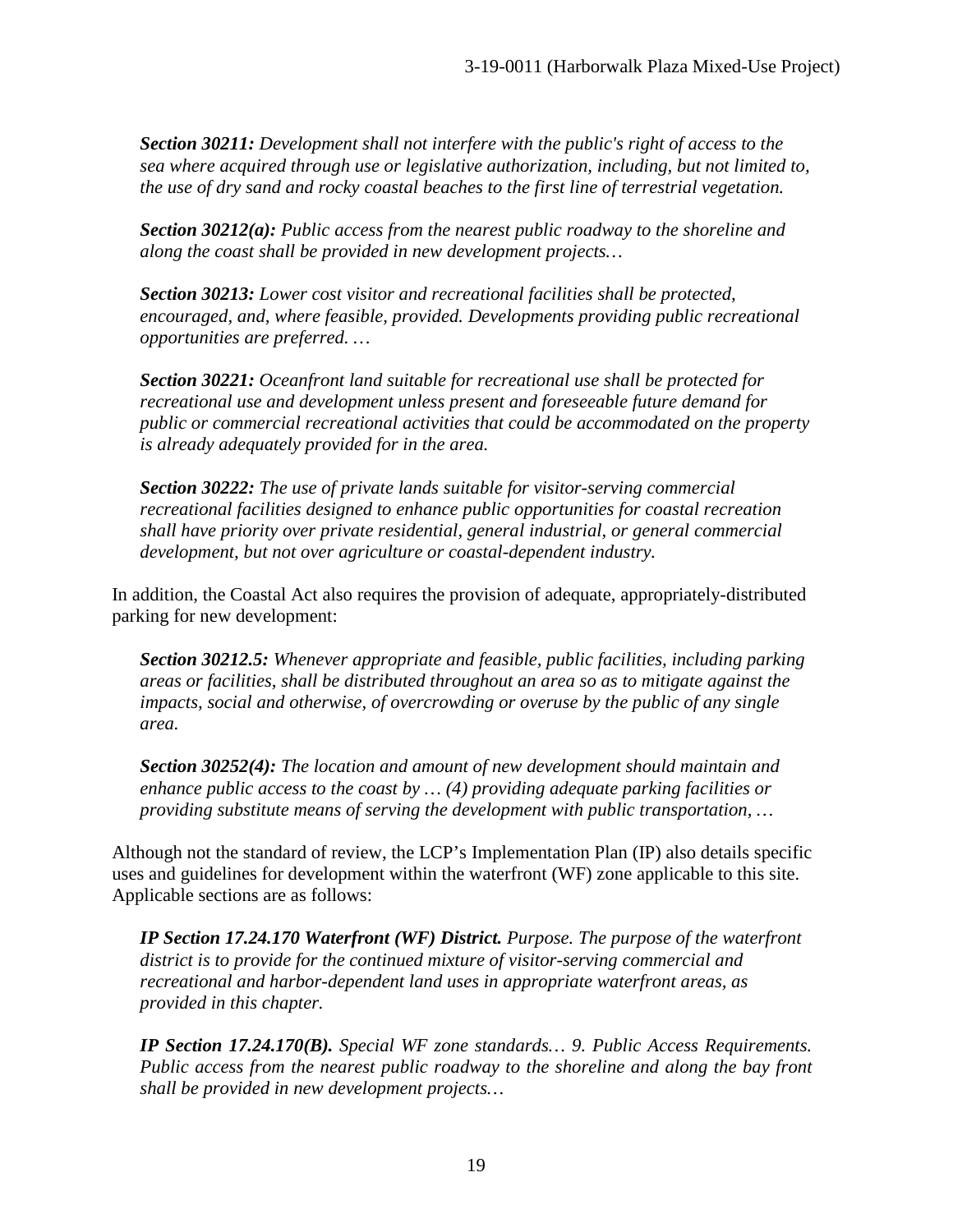Finally Morro Bay's LCP provides guidance on parking requirements along the Embarcadero:

*LCP Policy 2.08 In reviewing visitor-serving development in the Embarcadero as defined in Policy 2.03…, the City shall find that provision of off-street parking is sufficient to serve the development's peak demands as defined in Phase III of the Local Coastal Program. Parking demands shall be satisfied by the provision of off street facilities on the development site or within 300 feet...* 

#### **Analysis**

#### *Public Coastal Access*

The project at its core is a visitor-serving use that should help to invigorate this prime visitorserving spot along the popular Embarcadero. The proposed ground floor includes active retail and restaurant space, the latter envisioned as a "market hall" comprised of multiple food vendors that serve the general public. The hotel will be located on the second floor and, as previously described, will include some low-cost rooms to serve visitors who may not be able to afford top market hotel rates. Thus, at this broad level, the project supports key Coastal Act priority uses envisioned for oceanfront properties, particularly those in already-urbanized, visitor-serving areas like the Embarcadero.

With respect to lateral and vertical coastal access, to maximize public access along the bayfront on the Embarcadero in Morro Bay, which constitutes public lands, the Commission has in the past required a ten-foot-wide lateral Harborwalk as part of new development (see, e.g., 3-18- 0152 (Gray's Inn), 3-17-0581 (Rose's Landing), 3-11-031 (Giovanni's), 3-08-052 (Morro Bay Conference Center), and 3-07-048 (Held Mixed Use)), along with Harborwalk connections upcoast and downcoast where feasible, and vertical connections to the Harborwalk from the Embarcadero sidewalk. The Commission has also required specific restrictions to protect the use of such accessways and appropriate signage to ensure that the public is adequately informed of their availability.

In this case, the Applicant proposes to construct a ten-foot-wide segment of Harborwalk across the entire bay frontage of the lease site. On the upcoast (north) end of the project site, this new portion of the Harborwalk will connect to a portion of the Harborwalk that the Commission required as part of a recently approved project on the upcoast Boatyard lease site. On the downcoast (south) end of the project site, a new vertical accessway will connect the Harborwalk back to the Embarcadero.<sup>[10](#page-19-0)</sup> The proposed Harborwalk segment will also provide new visual and physical access to the water along the public plaza on the lease site, as it would take the place of the existing, private dining deck (which would be demolished). The proposed vertical access on the upcoast side of the lease site consists of a 3,030-square-foot, approximately 30-foot-wide

<span id="page-19-0"></span> $10$  There is currently no Harborwalk segment at the downcoast lease site (presently occupied by the Libertine Pub); however both the City and the Commission would require such access to be established when the site is redeveloped in association with the renewal of the lease (which was extended on a temporary basis in October of 2018 and will expire in September 2020 at the latest). The proposed segment of Harborwalk on the project site is positioned in a manner that will facilitate a connection to any future Harborwalk segment at the Libertine site.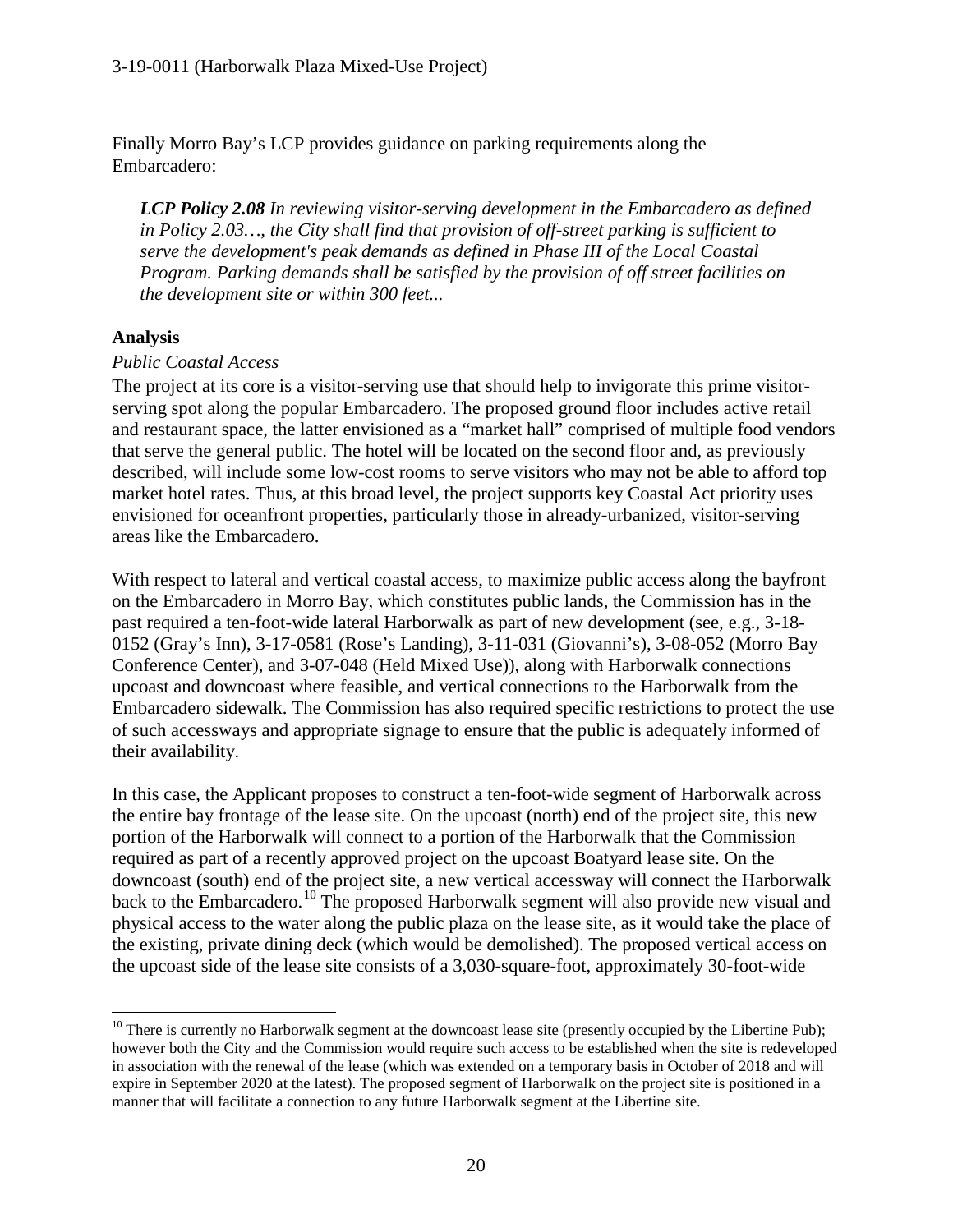public plaza.<sup>[11](#page-20-0)</sup> Of that width, 22.5 feet is designated as a view corridor in the City's LCP (which is guidance). The downcoast vertical accessway would be secondary to the access provided along the upcoast plaza, and relatively narrow in comparison (i.e., five to six feet wide). However, by providing access back to the Embarcadero sidewalk on the downcoast side of the lease site, where neither vertical nor lateral access presently exists, the downcoast vertical accessway will maximize the utility of the proposed new Harborwalk segment by providing through access along the entire project area.<sup>[12](#page-20-1)</sup> The Embarcadero sidewalk would also be widened from seven to eight feet. See **page 4 of Exhibit 3** for these proposed accessway improvements.

Additionally, and as noted above, the Applicant proposes to improve public access within the public plaza via removal of the private dining deck and installation of a public children's play area (see **page 5-6 of Exhibit 3**). The project would also include new public access signage and interpretive exhibits (specifically, a reverse periscope (which allows for underwater viewing) and two educational panels, all mounted on the railing of the lateral accessway) to educate visitors and to facilitate public use of the site. These improvements will provide greater line-of-sight to the Bay and draw the public in to the extensive public access amenities available onsite. Finally, the Applicant proposes to provide and maintain two publicly available, gender-neutral restrooms, which would be open during the business hours of the retail shops and market hall (i.e., at least between 10 a.m. to 8 p.m. daily). This would constitute an important public amenity along a commercial waterfront that attracts many visitors but is largely developed with private uses. The proposed project will therefore greatly improve coastal access along this section of the bayfront, especially for families with children (who will benefit from the children's play area) and visitors who do not wish to pay for a sit-down meal at a restaurant (for instance), but still wish to spend a day at the waterfront and need publicly-available restrooms in order to do so comfortably. Because the Morro Bay Embarcadero and the Harborwalk are part of the California Coastal Trail, all of the access improvements provided by the proposed project will also improve trail connectivity.

Lastly, the project includes two new outdoor seating areas that are proposed to be open to the public as well as to market hall patrons (see **page 5 of Exhibit 3**). One seating area (180 square feet) would be located on the bay side of the building, landward of the proposed Harborwalk segment (i.e., the Harborwalk would occupy the area of the deck closest to the water), and the other seating area (287 square feet) would be located on the upcoast side of the building between the Harborwalk and the public plaza. The Applicant has proposed that the seating areas be labeled with clear signage indicating that no purchase is necessary for their use, and that neither settings nor condiments be provided at the tables in order to avoid creating an appearance that the tables are reserved for market hall patrons. Though the Applicant has made these commitments through its proposal, they are memorialized in **Special Condition 4** to ensure that the high level of public amenity in the original proposal is maintained.

<span id="page-20-0"></span> $11$  This figure includes an 1,150-square-foot children's play area.

<span id="page-20-1"></span> $12$  The project site and the downcoast Libertine site are currently the only lease sites lacking a Harborwalk segment between the Front Street street-end (adjacent to the Libertine site on its downcoast site), and the next (unnamed) street-end that connects to the water's edge upcoast of the project site (see **Exhibit 1**). Thus, if the proposed project is approved and built, members of the public will be able to traverse nearly the entire segment of bayfront (except the Libertine site) on a continuous Harborwalk, and will be able to exit the Harborwalk to the Embarcadero sidewalk between the proposed project structure and the Libertine building, without backtracking to the upcoast public plaza.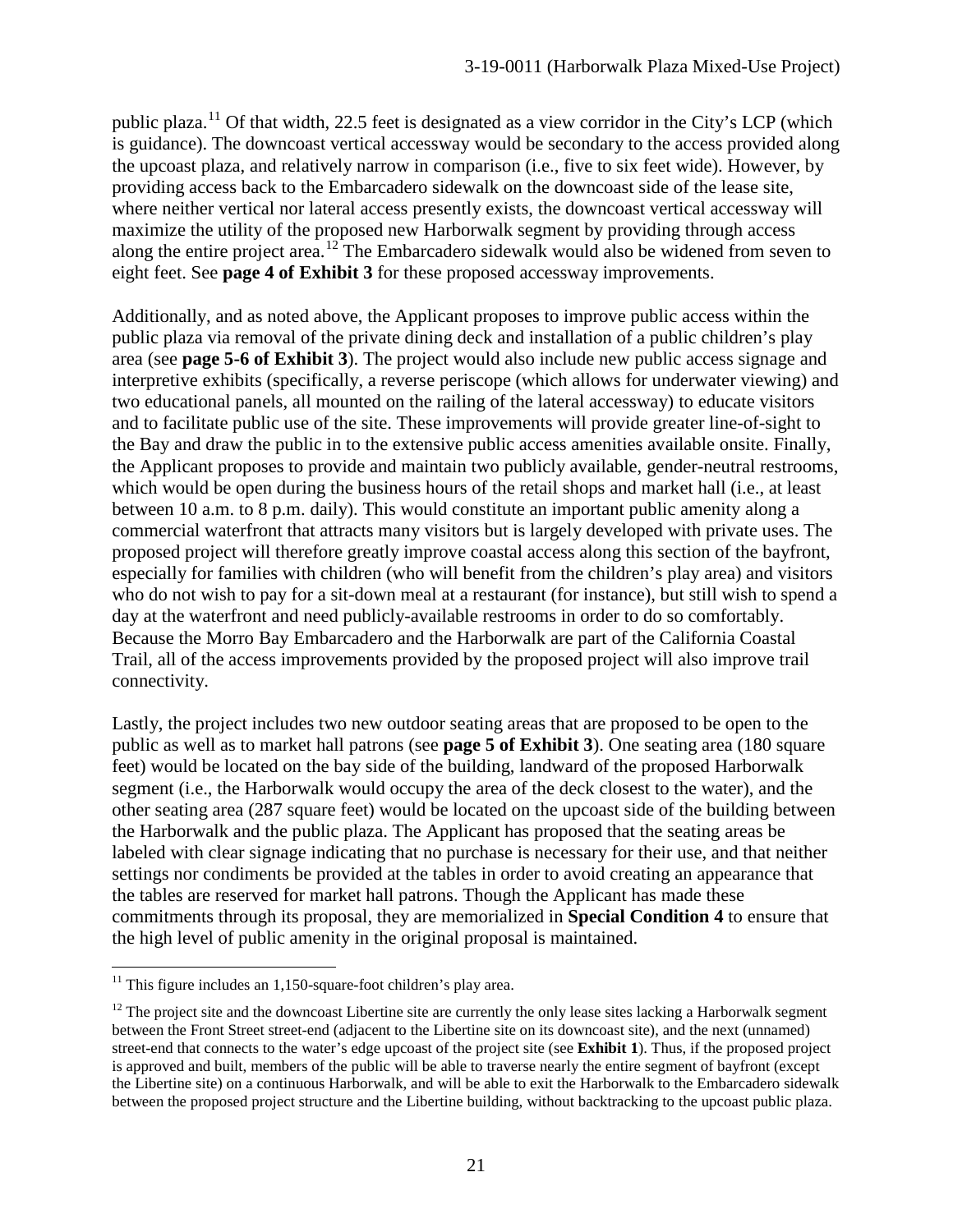To ensure the seamless integration of all the public elements of the project, this CDP approval is conditioned to require the submission of a Public Access Management Plan for Executive Director review and approval. The Public Access Management Plan must demonstrate how maximum public recreational access benefit will be achieved, where the primary objective is to maximize public recreational access at the site (including to the vertical and lateral accessways, public access amenities, etc.), to provide clear and informative signage (including interpretive signage), and to ensure that the project's public access features are available for free, general public use 24 hours a day, 365 days per year in perpetuity, with the exception of the public restrooms noted above (open during business hours) and the floating dock (open from one hour before sunrise to one hour after sunset, at minimum) (see **Special Condition 4(d)**). **Special Condition 1** requires the Applicant to construct the proposed improvements as modified by the conditions of this CDP approval. As conditioned, the proposed project is consistent with the public access and recreation policies of the Coastal Act because the project will (1) provide maximum public access and recreational opportunities consistent with the Applicant's private property rights (Section 30210); (2) facilitate the public's right of access to the sea (Section 30211); (3) provide access from the nearest public roadway to the shoreline and along the coast (Section 30212); (4) provide lower-cost recreational facilities (i.e., the enhanced public plaza, improved vertical and lateral access, public restaurants, and low-cost rooms onsite) (Section 30213); (5) protect oceanfront land for recreational use (Section 30221); and (6) provide a highpriority visitor-serving commercial use (i.e., coastal-recreation-oriented restaurants, shops, and a hotel) (Section 30222).

### *Public Parking/Traffic*

As noted above, Coastal Act Sections 30212.5 and 30252(4) require new development to provide adequate parking, including to ensure that public access to and along the coast is not adversely impacted by the development. During the local use permit approval process, however, the City found that the number of spaces required for this project under the IP was less than the parking need already generated by the site's prior uses. Specifically, the City undertook a parking analysis, which determined that the existing building on the site housed restaurant and retail uses prior to the passage of the Coastal Act.<sup>[13](#page-21-0)</sup> The City calculated the historic parking demand based on these uses. Restaurant dining is one of the most parking-intensive uses in the City's IP, and the proposed project replaces much of the indoor dining area in the existing building with kitchen facilities for the market hall and outdoor public seating and Harborwalk, resulting in a lower overall parking demand. Thus, during the City's approval process, the Applicant did not propose, and the City did not require, any onsite parking spaces. Rather, and in keeping with a common City practice along the Embarcadero, the project was approved based on the recognition that the project's parking need was (1) less than the site's historic credit, and (2) could be met on existing, nearby public street spaces and lots (which is where parking requirements covered by historic credits are met). As noted above, there is public street parking (three-hour limit) along the Embarcadero landward of the project site and a large (60 space) free public parking lot located across the Embarcadero from the project site (i.e., within 300 feet, as required by the

<span id="page-21-0"></span><sup>&</sup>lt;sup>13</sup> Commission staff research did not find any past CDPs that addressed parking requirements for the site, and thus determined that the site's pre-Coastal Act use serves as a good proxy for understanding historic parking demand relative to the proposed project.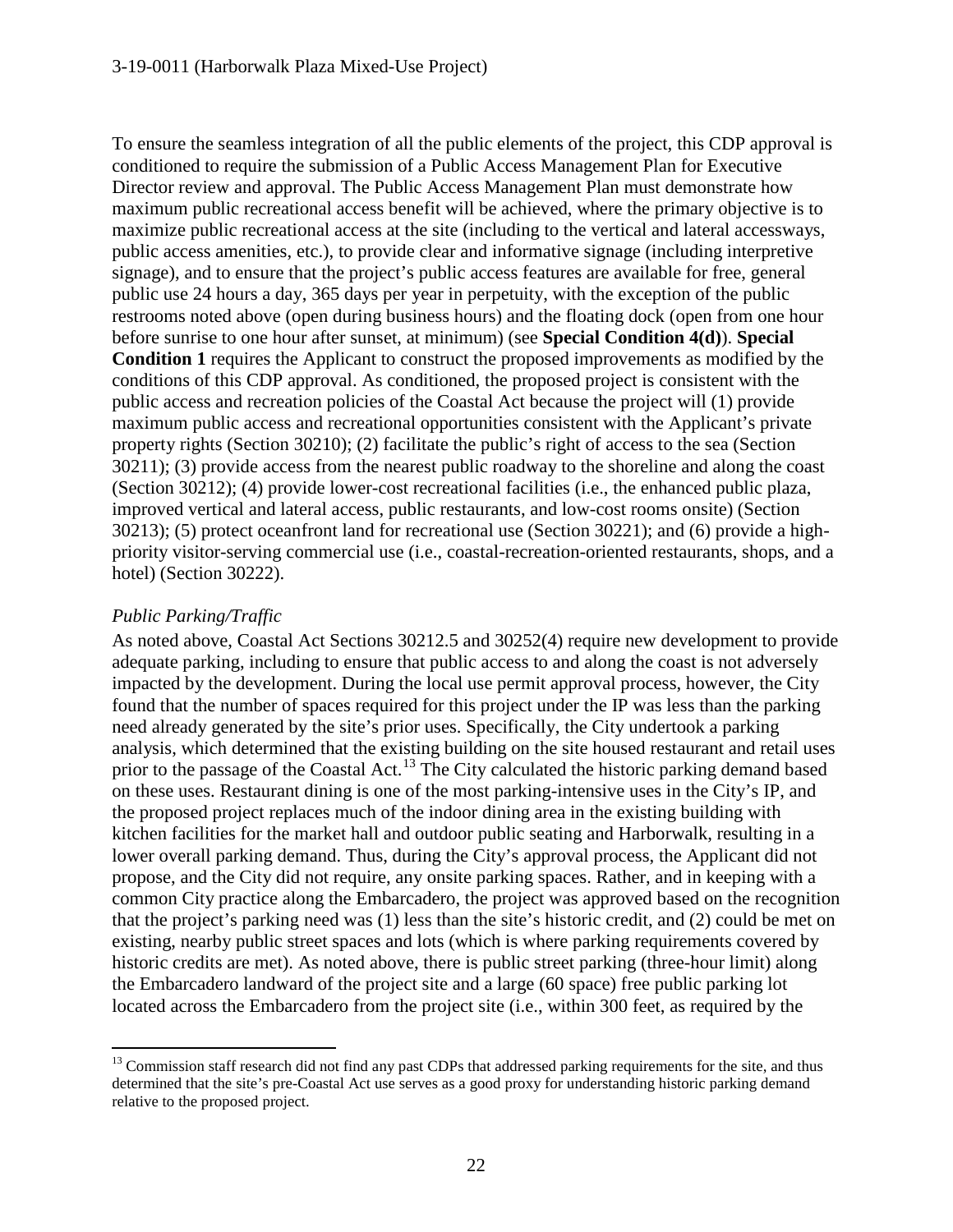LCP). Another free public parking lot is located on the blufftop approximately 450 feet southeast of the Embarcadero lot (see **Exhibit 1**). The Applicant does not propose to dedicate any existing public parking spaces for project use except for one on-street parking space fronting the proposed hotel to be used as a loading/unloading zone. **Special Condition 2(d)** allows one parking space on the Embarcadero to be dedicated for use as a ten-minute passenger loading and unloading zone (including for hotel guests and their luggage), but expressly prohibits the use of this space exclusively for hotel guests (i.e., this loading/unloading space may be used by nonhotel guests as well). This space is also required to be located adjacent to the public plaza because, given that it is for passenger loading/unloading only and will thus be unoccupied for stretches of time due to frequent turnover, the space will afford a view of the public plaza for those traveling down the Embarcadero.<sup>[14](#page-22-0)</sup>

Thus, for this project, and similar to the manner in which the Commission evaluated parking demand for the adjacent Rose's Landing hotel project, the Commission finds that the parking demand will be less than what was historically required at the site, and that adequate public parking already exists in the area to serve the proposed development. However, while no new parking is technically needed relative to the existing and historical uses on site, invigorating the site and making it more active relative to existing conditions will, practically speaking, increase traffic in the area. This increase would be incremental and minor in the context of development and traffic flow along the Embarcadero as a whole, and can be offset by transportation demand management strategies. **Special Condition 6** requires the Applicant to prepare a Transportation Demand Management Plan detailing programs and incentives to encourage the use of alternative transportation by site employees and hotel guests. The proposed project plans include bicycle storage, a public bicycle rack, and employee shower facilities that can be leveraged to further mitigate impacts of the project on public parking/traffic and public coastal access to a less than significant level.

Thus, as conditioned, the project can be found consistent with the Coastal Act and the City's certified LCP with respect to public access impacts, including public parking and traffic.

# **E. VISUAL RESOURCES**

### **Applicable Policies**

The Coastal Act requires new development to be sited and designed to protect public views to and along scenic coastal areas and to be visually compatible with the character of the surrounding areas:

*Section 30251: The scenic and visual qualities of coastal areas shall be considered and protected as a resource of public importance. Permitted development shall be sited and designed to protect views to and along the ocean and scenic coastal areas, to minimize* 

<span id="page-22-0"></span> $14$  The above-discussed requirements are subject to approval by the City because the Applicant did not propose a loading zone during local review. While City staff is generally supportive of this change in the proposed project, they have not had the opportunity to analyze the suitability of the project area's street frontage to determine the optimal placement of a loading/unloading zone in that area, and locating the loading zone adjacent to the public plaza may not be feasible.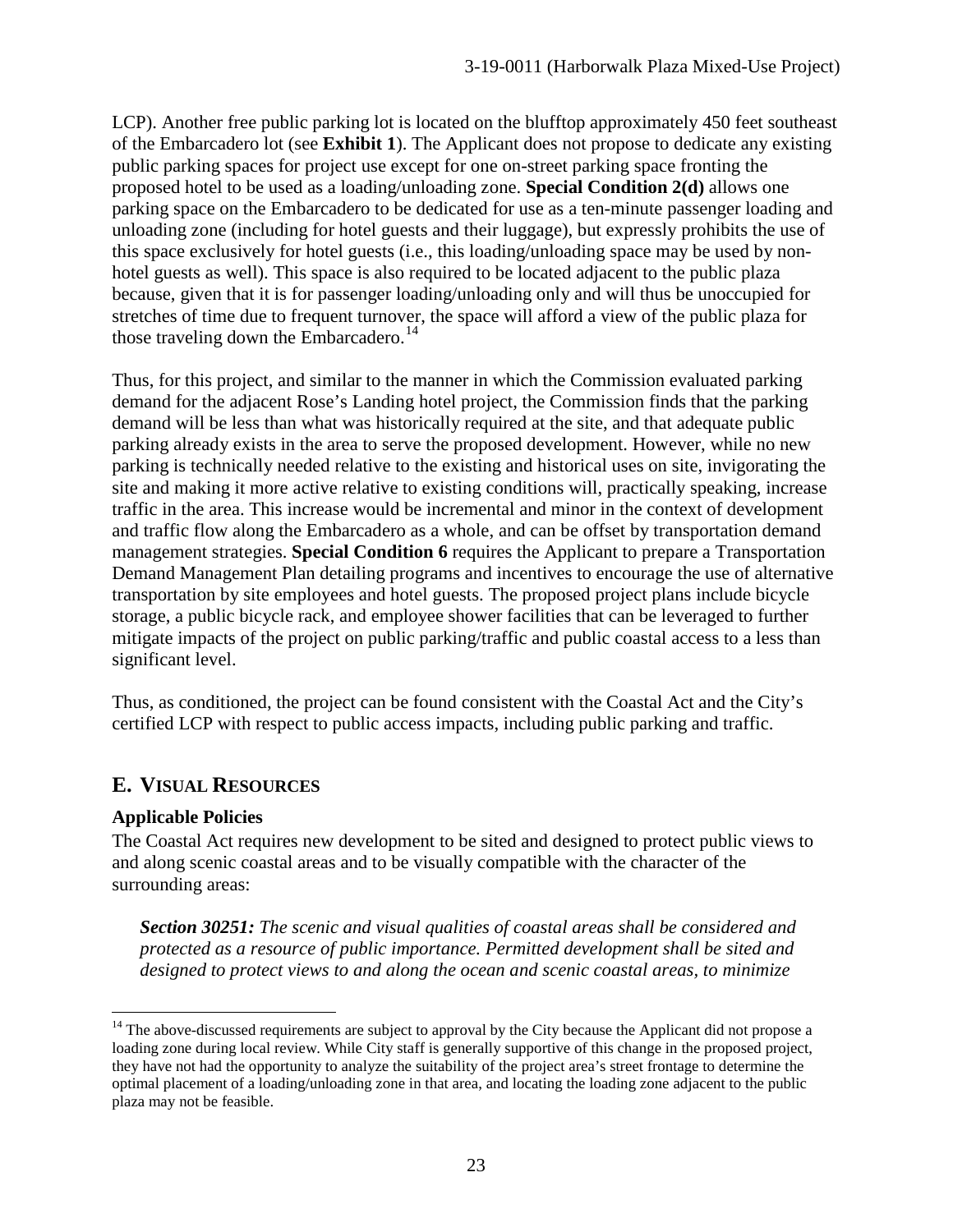*the alteration of natural land forms, to be visually compatible with the character of surrounding areas, and, where feasible, to restore and enhance visual quality in visually degraded areas. New development in highly scenic areas such as those designated in the California Coastline Preservation and Recreation Plan prepared by the Department of Parks and Recreation and by local government shall be subordinate to the character of its setting.*

Additionally, the Coastal Act requires that special communities that are popular visitor-serving and recreational destinations, such as the Morro Bay Embarcadero, be protected:

*Section 30253(e): New development shall: . . . (e) where appropriate, protect special communities and neighborhoods which, because of their unique characteristics, are popular visitor destination points for recreational uses.*

### **Analysis**

The proposed project calls for complete demolition and redevelopment of an existing two-story building with a new building of a slightly larger size: Most of the difference in square footage between the two structures (i.e., 6,687 square feet for the existing structure and 7,994 square feet for the proposed new building) is because the proposed structure would replace a partial second story with a full second story; the footprint of the proposed new building is actually slightly smaller than that of the existing building. Additionally, because the existing, partial second story is on the street side of the building, the view from the Embarcadero toward Morro Bay would not be materially impacted by the full second story. Views from the proposed Harborwalk will generally be toward Morro Bay (instead of inland toward the Embarcadero), and the second story will be located inland of the Harborwalk and therefore will not impact views of the Bay as seen from the Harborwalk.

The proposed structure fits into the developed, built-out visual landscape of the urban Embarcadero and is compatible with the character of nearby development, including with respect to height and bulk. The Embarcadero in this area includes a mix of one- and two-story buildings, so, at two stories, this structure would be in keeping with the surrounding development pattern. The building will be a maximum of 25 feet in height when measured from average natural grade, which is consistent with existing conditions, and the proposed structure is designed with articulated roof planes and varied wall surfaces (e.g., cement shingle siding and cement lap siding) and other features to avoid creating a boxy structure (**see Exhibit 5**). Hotel room balconies on two sides of the building would provide for additional variation in the building's massing, and the design also includes rooftop garden boxes, which will soft the building's appearance. See **Exhibit 5** for visual simulations of the proposed project.

The proposed public access improvements associated with the project, including the new Harborwalk segment, vertical access components, and improvements to the public plaza (e.g., especially the demolition of the private restaurant dining deck that currently blocks views to the Bay from the existing plaza) will enhance viewing opportunities of Morro Bay and Morro Rock. Within the view corridor portion of the public plaza, the proposed seating area, the children's play area features, and any other structure of amenity will not exceed 2.5 feet in height, which will ensure maintenance of the visual connection between the Embarcadero sidewalk and street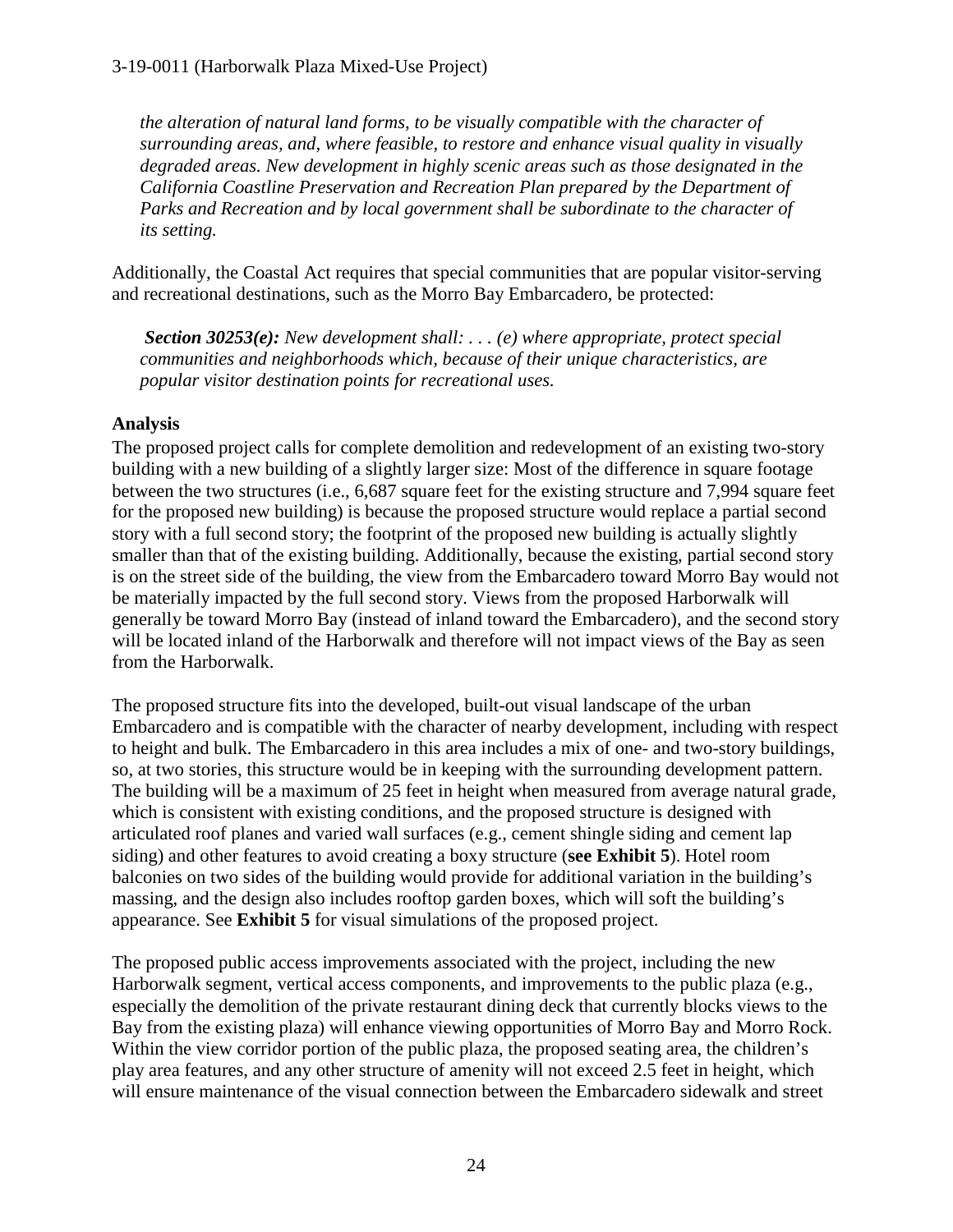and the Bay. To further protect visual resources, **Special Condition 2(a)** requires that all utilities on the project site shall be placed underground. As conditioned, the project can be found consistent with Section 30251 of the Coastal Act. Furthermore, the proposed project is consistent with and protects the design aesthetic of the Embarcadero area of Morro Bay as a visitor destination for recreational use, and thus the project is consistent with Section 30253(e) of the Coastal Act.

# **F. WATER QUALITY AND MARINE RESOURCES**

### **Applicable Policies**

The Coastal Act protects marine resources and water quality. Coastal Act Sections 30230 and 30231 provide:

*Section 30230. Marine resources shall be maintained, enhanced, and where feasible, restored. Special protection shall be given to areas and species of special biological or economic significance. Uses of the marine environment shall be carried out in a manner that will sustain the biological productivity of coastal waters and that will maintain healthy populations of all species of marine organisms adequate for long-term commercial, recreational, scientific, and educational purposes.*

*Section 30231. The biological productivity and the quality of coastal waters, streams, wetlands, estuaries, and lakes appropriate to maintain optimum populations of marine organisms and for the protection of human health shall be maintained and, where feasible, restored through, among other means, minimizing adverse effects of waste water discharges and entrainment, controlling runoff, preventing depletion of ground water supplies and substantial interference with surface water flow, encouraging waste water reclamation, maintaining natural vegetation buffer areas that protect riparian habitats, and minimizing alteration of natural streams.*

Similarly, LCP Policies 9.10 and 9.11 protect water quality:

*LCP Policy 9.10. In permitted development, drainage devices shall be required in order to conduct surface water to storm drains or suitable watercourses to prevent erosion. Drainage devices shall be designed to accommodate increased runoff resulting from modified soil and surface conditions as a result of development. Water runoff shall be retained on-site whenever possible or whenever there is the capability to facilitate groundwater discharge.*

*LCP Policy 9.11. Degradation of the water quality of groundwater basins, nearby streams, or wetlands shall not result from development of the site. Pollutants, such as chemicals, fuels, lubricants, raw sewage, and other harmful waste, shall not be discharged into or alongside coastal streams or wetlands either during or after construction.*

In addition, Section 30233 addresses filling of coastal waters and provides (in relevant part):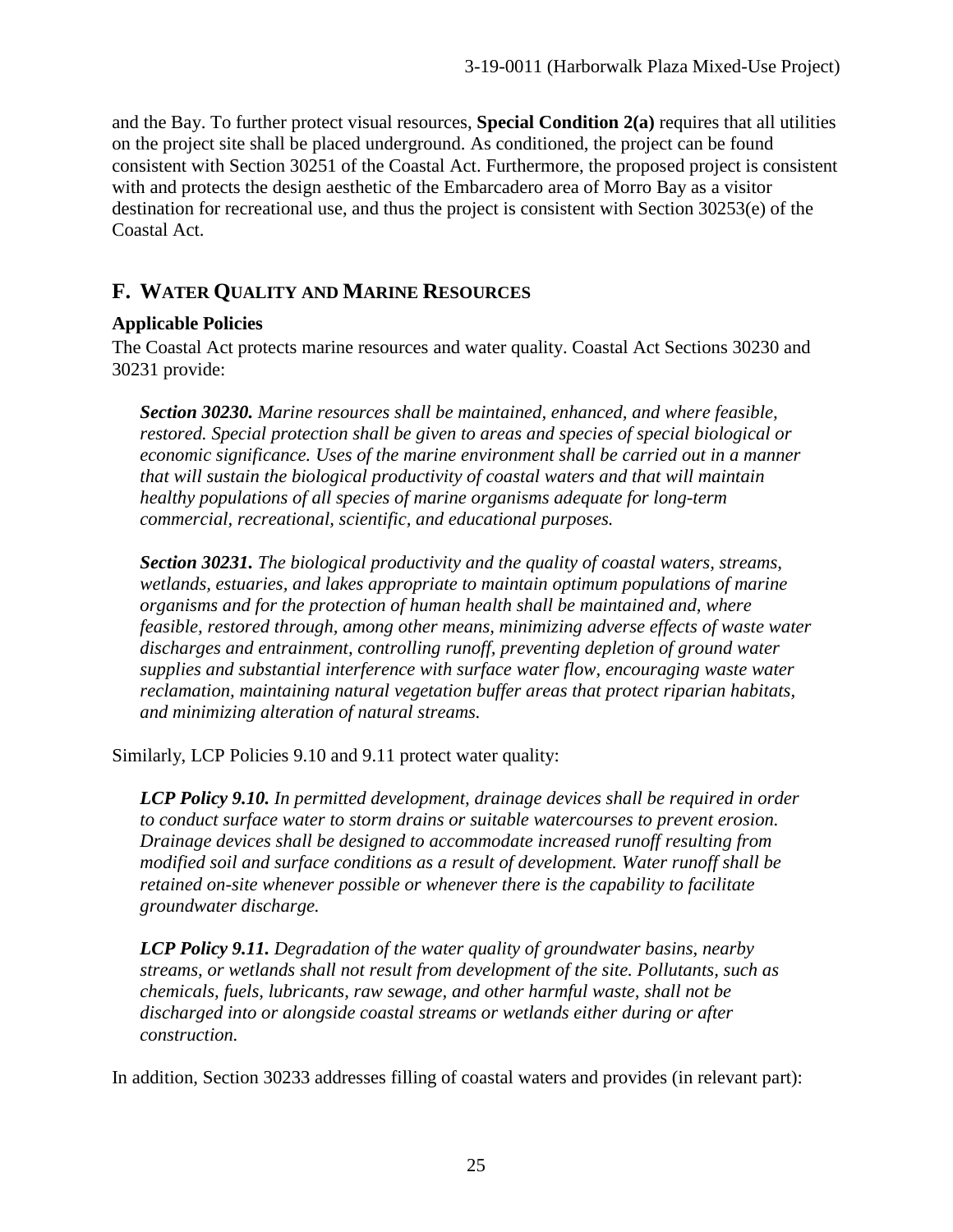*Section 30233. (a) The diking, filling, or dredging of open coastal waters, wetlands, estuaries, and lakes shall be permitted in accordance with other applicable provisions of this division, where there is no feasible less environmentally damaging alternative, and where feasible mitigation measures have been provided to minimize adverse environmental effects, and shall be limited to the following:* 

*(1) New or expanded port, energy, and coastal-dependent industrial facilities, including commercial fishing facilities.* 

*…*

*(3) In open coastal waters, other than wetlands, including streams, estuaries, and lakes, new or expanded boating facilities and the placement of structural pilings for public recreational piers that provide public access and recreational opportunities.*

The Coastal Act defines fill as follows:

*Section 30108.2. "Fill" means earth or any other substance or material, including pilings placed for the purposes of erecting structures thereon, placed in a submerged area.*

### **Analysis**

#### *Water Quality*

As required by Coastal Act Section 30231, and as recognized by LCP Policies 9.10 and 9.11, development must protect water quality by controlling erosion and runoff. The project site is located directly adjacent to Morro Bay. Drainage and stormwater runoff from the site, both during and after construction, have the potential to degrade coastal water quality and diminish biological productivity by contributing sediments and pollutants to the Bay.

To provide consistency with the above-cited policies of the Coastal Act as well as the specific performance standards of the LCP, the Applicant has already adopted best management practices (BMPs) that the Commission has required in the past for overwater construction, and has included these BMPs on the project plans (see **page 3 of Exhibit 3**). In addition to providing direction to construction contractors related to prevention of leaks, spills, sediment runoff from the site, and general good housekeeping during construction, these BMPs also specify practices associated with the installation of piles (such as is proposed for this project) that protect coastal water quality. **Special Condition 2(c)** additionally requires that final project plans include detailed information on all materials and coatings to be used on new piles (which would all be steel or concrete per the Applicant's proposed plans and sealed with a marine grade epoxy/polyurethane coating) and their related substructure components and specify all measures proposed to minimize the hydro-acoustic noise impacts of any piling driving, which has the potential to disturb marine life. **Special Condition 5** requires submission of a Construction Plan to further ensure that best management practices are implemented during construction to avoid water quality and other coastal resource impacts during construction. This condition also requires that copies of the CDP and the approved construction plan be maintained at the site during construction, and that a construction coordinator to be available to respond to any inquiries that arise during construction.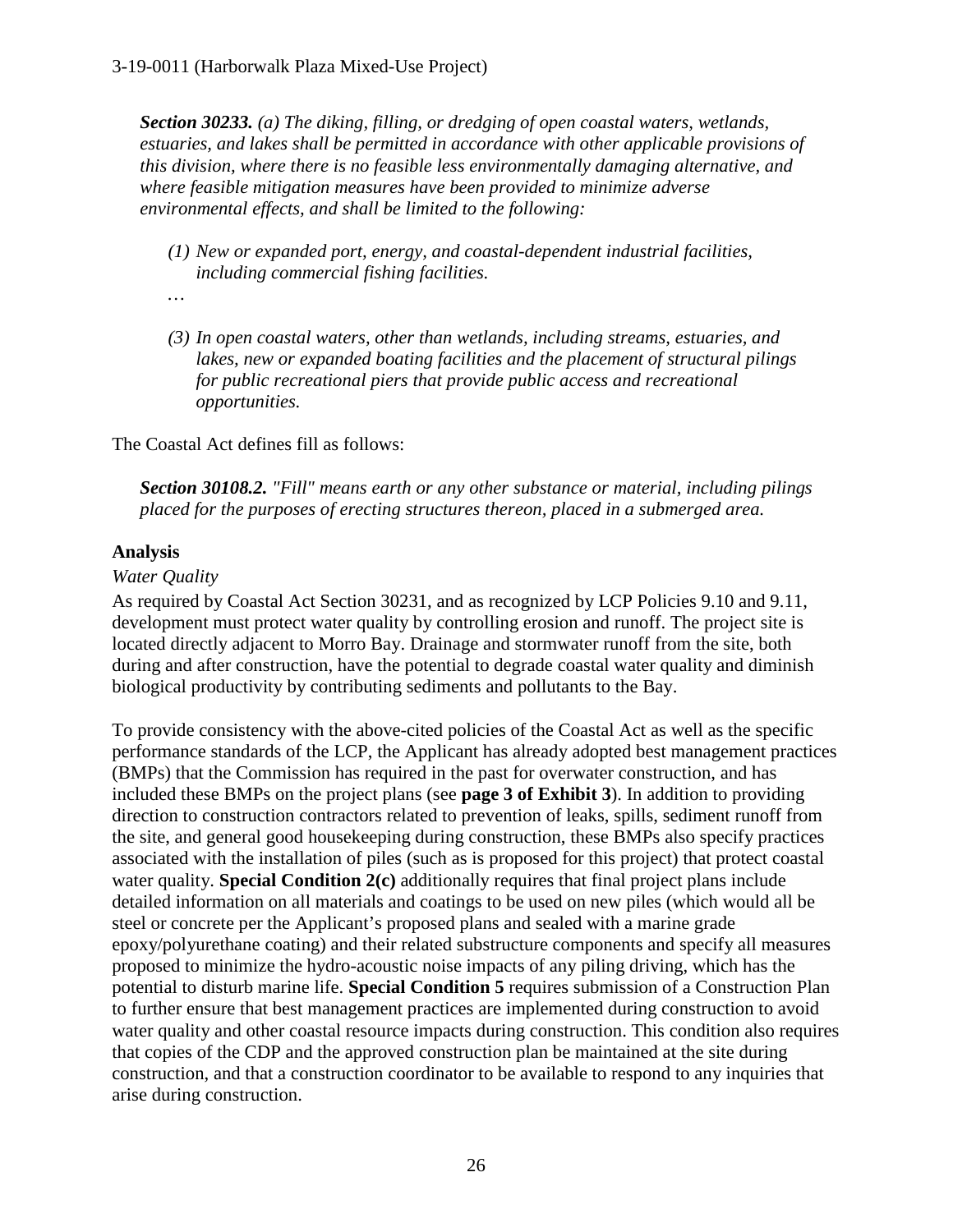Additionally, the Applicant has designed the project with the goal of obtaining a LEED certification at the level of silver or better, and has proposed rooftop gardens and water reclamation and reuse features that are expected to further reduce the potential for water quality impacts associated with runoff from the completed project. **Special Condition 2(b)** requires that final project plans identify these and other drainage-related project components, including (but not limited to) any low impact development (LID) features, the means by which runoff from impervious surfaces are either retained onsite or directed to City treatment infrastructure, and a program of ongoing repair and maintenance activities that ensure pre- and post- storm season evaluation of drainage infrastructure. As conditioned, the proposed project is consistent with Sections 30230 and 30231 of the Coastal Act.

#### *Fill of Coastal Waters*

Additionally, the proposed project involves filling of coastal waters in the form of the pilings that would be installed to support the reconstructed building, the new Harborwalk, and the relocated floating dock. These specific project elements would also constitute fill of coastal waters because they would be located (in whole or in part) over open water. Under Coastal Act Sections 30233(a)(1) and (3), such fill can be permitted to maintain existing harbor facilities and for the placement of piers that provide public access and recreation opportunities, including boating facilities.

The majority of the proposed project is located on filled tidelands that now constitute the Embarcadero, and are developed in a heavily urban pattern. As discussed above, 644 square feet of the existing building extends beyond the seawall and riprap over open coastal waters, and all of that existing space (although currently vacant) is dedicated to private commercial use. The proposed new structure, including the private commercial areas of the building's interior and the outdoor public areas, would have a total overwater footprint of 1,178 square feet (again, excluding the area over riprap), only 219 square feet of which would be occupied by the enclosed area of the building (for a total of 438 square feet of overwater private use when both floors are considered, i.e., 219 square feet of hotel balcony on the second floor and 219 square feet of market hall indoor seating area on the first floor). The remaining 959 square feet would be outdoor, fully public space. This includes the new Harborwalk segment and the smaller public seating area between the Harborwalk and the building. See **Exhibit 3**  for project plans.

Notably, where the existing restaurant building extends over the water in a rectangular configuration and is perpendicular to the bayward edge of the public plaza, the proposed Harborwalk segment would cut inland at a diagonal to meet the public plaza further upcoast. This proposed configuration increases the project's overwater footprint, but provides better pedestrian flow along the proposed Harborwalk. The floating dock would be moved west to accommodate the new Harborwalk segment and the public outdoor seating area, but would be otherwise unchanged, including in terms of the recreational boating purposes it serves.

Thus, the proposal would reduce the amount of overwater area dedicated to private commercial use relative to existing conditions on the site, and the expansion of overwater coverage would be primarily for the purpose of providing public access that is currently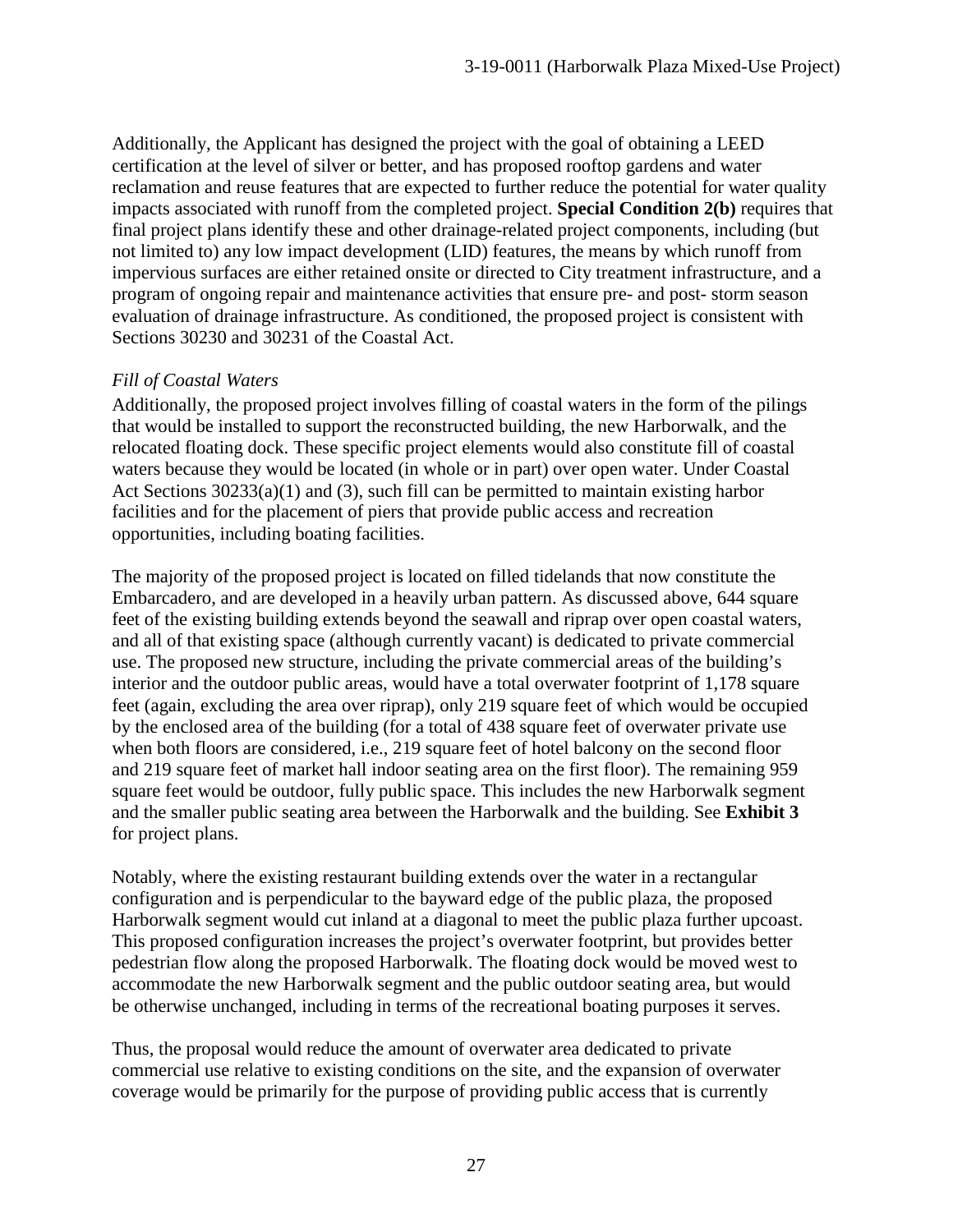absent along the entire bay frontage of the project area, as well as the maintenance of existing boat tie-down facilities (i.e., in the form of the relocated dock), both of which purposes are supported by Coastal Act Section 30233(a).

Although fill of coastal waters with pilings and an overwater footprint exclusively for a private commercial use is not within the scope of an allowable use for fill of coastal waters under Coastal Act section  $30233(a)$ , in the past the Commission has allowed some private commercial use over water in limited circumstances based on case-specific factors, including the mix of public and private space proposed, the geography of the site, the adjacent land uses, and whether the private use is part of a larger development that can be found consistent with Coastal Act section  $30233(a)$ .<sup>[15](#page-27-0)</sup>

In this instance, the project location is along a waterfront that is urbanized, engineered, and developed with adjacent upcoast and downcoast visitor-serving commercial uses, including overwater restaurant space on the downcoast adjacent property and two overwater restaurants on the second and third upcoast lease sites.<sup>[16](#page-27-1)</sup> Even more importantly, the project site consists of an *existing* overwater private, commercial building supported by pilings, and the current proposal represents an improvement over these existing conditions in several respects, including because: (1) the proposed building configuration represents a *reduction* in the amount of private, commercial, over-water area relative to existing site conditions; (2) the project includes significant public coastal access amenities, including a ten-foot-wide Harborwalk segment, public seating areas, and vertical accessways, and public restrooms, all proposed in conjunction with the restaurant/hotel uses; and (3) all *new* proposed overwater area (again, relative to existing conditions) would support these *public* amenities (specifically, the Harborwalk segment and one of two outdoor seating areas).

In cases similar to this (i.e., replacement of existing development along the developed, urbanized Morro Bay Embarcadero; reduction of overwater footprint of non-Coastal Act Section 30233(a) sanctioned uses; significant coastal public access improvements consistent with allowable uses of Section 30233(a); etc.), the Commission has approved redevelopment that "holds the line" on the seaward encroachment of commercial development by limiting private use overwater in redeveloped structures to what existed at the site previously, while allowing seaward expansion of structures to accommodate public access improvements (see, e.g., CDP 3-04-013 for the Galley Restaurant Redevelopment Project). Again, the proposed project would actually reduce the area of private overwater use relative to the current configuration of the site, in effect retreating from the "line" established by existing development there with respect to private use.

<span id="page-27-0"></span><sup>&</sup>lt;sup>15</sup> See, for example, CDP 3-18-0841 (Santa Cruz Harbor Sheet Pile and Restaurant Replacement), for which the Commission approved an expanded outdoor restaurant dining deck because the project included a new ten-foot-wide lateral public access walkway located seaward of the dining deck, and also included public restrooms and other public amenities. See also CDP 3-14-1722 (Scales Restaurant on Monterey's Fisherman's Wharf) for which the Commission allowed for an expanded outdoor dining area limited to the upper floor deck area but required the lower floor deck area and related public access corridor to remain open for general public access.

<span id="page-27-1"></span><sup>&</sup>lt;sup>16</sup> The Boatyard, which does not extend over water, is adjacent to the project site on the upcoast side; the next two structures house the Otter Rock Café and the Galley Seafood Grill and Bar, followed by the Hofbrau, which is located upcoast of the unnamed street-end.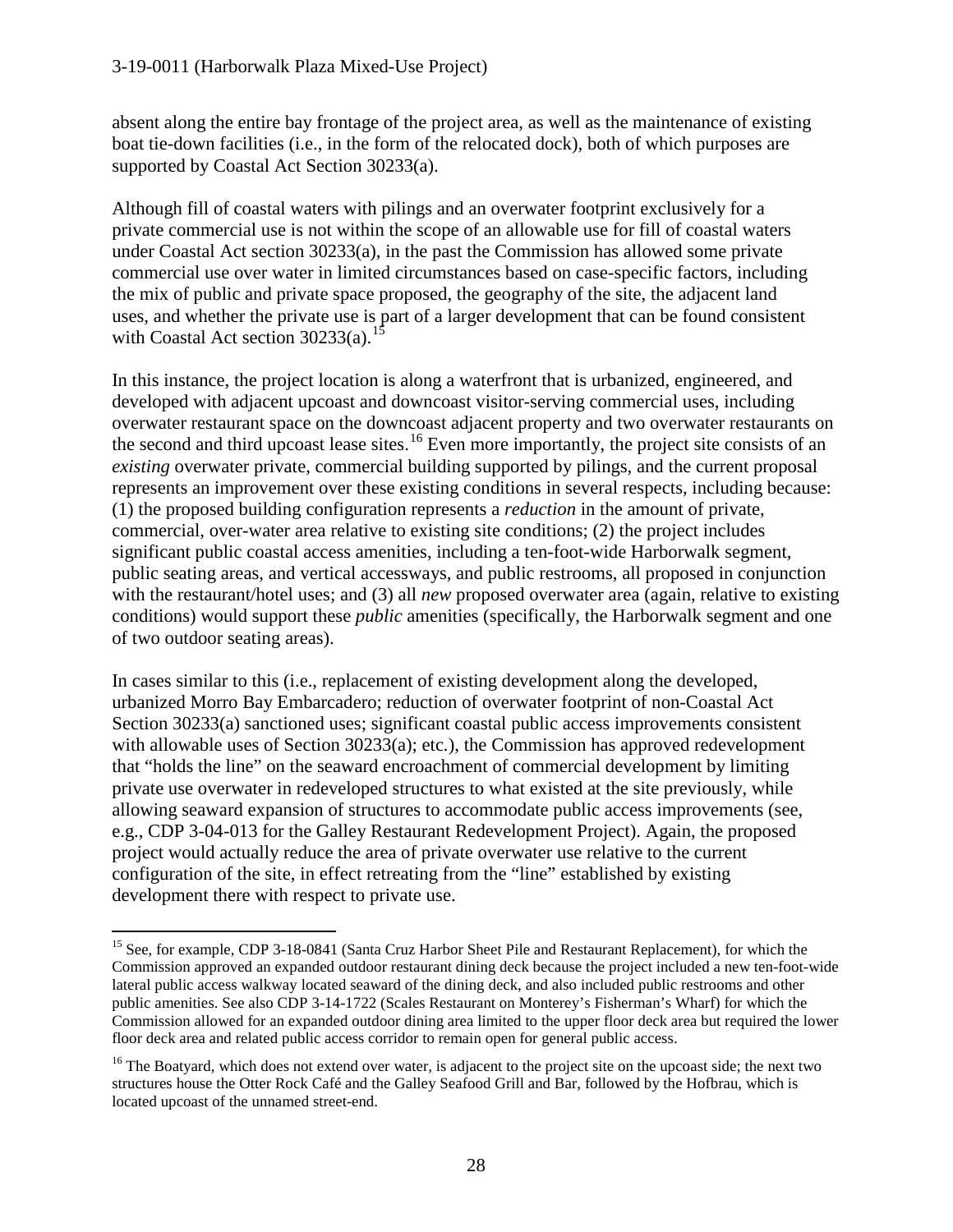If the facts were different, including if this were a rural area without existing up- and downcoast development, and/or if the proposal were to extend an existing building over coastal waters and increase coverage for a purpose not allowable under Section 30233(a), then the conclusions regarding Coastal Act consistency would differ. But in this case and in this context, the Commission finds the overwater elements of the proposed project to be appropriate and consistent with Section 30233(a). Regarding the other two prongs of Section 30233(a), there is no feasible less environmentally damaging alternative than limited allowance of the pilings and overwater footprint for the redeveloped building and coastal vertical and lateral public accessways, as there would be no feasible way of replacing the building and constructing the public accessways over the water without ensuring the structural integrity of said development with supporting pilings. Nor can the proposed development be accommodated by relocating inland, as the development site is constrained by the Embarcadero on the landward side of the lease site. As conditioned and as discussed above, limited addition of the pilings and the overwater footprint of the proposed development will not result in significant adverse environmental impacts for which mitigation is required.

#### *Other Marine Resources*

With respect to eelgrass, surveys conducted in 2006, 2010, and 2014 found none in the project area, and City Planning Condition 12 (see **Exhibit 6**) requires the Applicant to undertake pre- and post-construction surveys and mitigate for impacts consistent with the California Eelgrass Mitigation Policy (CEMP). This requirement is consistent with what the Commission has approved in the past to protect eelgrass from the impacts of in- and overwater construction along the Morro Bay waterfront, and the project's eelgrass protections can similarly be found consistent with Coastal Act Sections 30230 and 30231. **Special Condition 7** clarifies that compliance with CEMP and all requirements of City Planning Condition 12 are also conditions of this CDP.

# **G. OTHER**

The Commission's action on this CDP has no effect on conditions imposed by the City of Morro Bay pursuant to an authority other than the Coastal Act. However, **Special Condition 8** specifies that in the event of conflict between the terms and conditions imposed by the local government pursuant to an authority other than the Coastal Act/LCP and those of this CDP, the terms and conditions of CDP 3-19-0011 shall prevail.

Finally, to ensure that future property owners are properly informed regarding the terms and conditions of this approval, this approval is also conditioned for a deed restriction to be recorded against the property involved in the application (see **Special Condition 9**). This deed restriction will record the conditions of this permit as covenants, conditions and restrictions on the use and enjoyment of the property.

# **H. CALIFORNIA ENVIRONMENTAL QUALITY ACT (CEQA)**

Section 13096 of Title 14 of the California Code of Regulations requires that a specific finding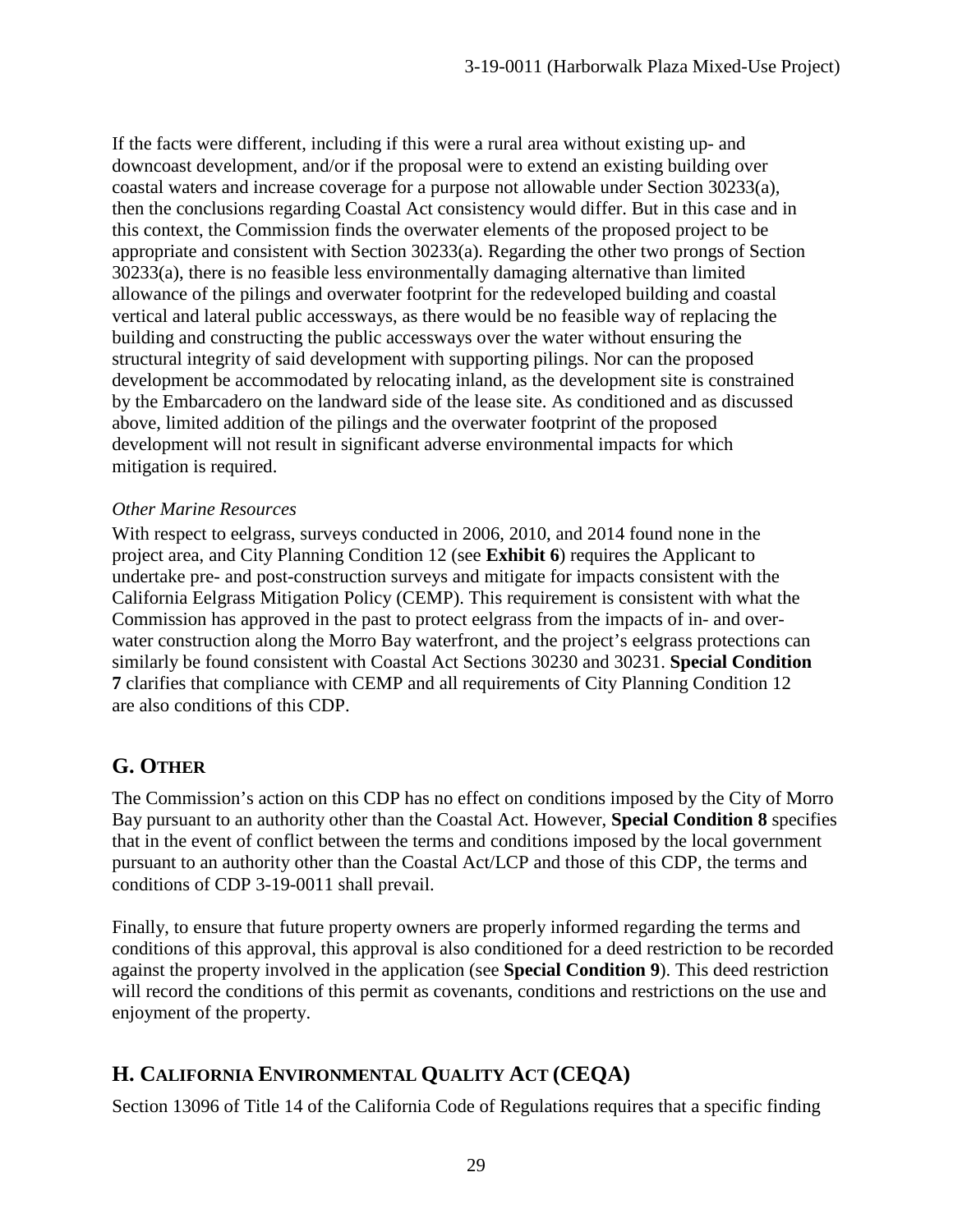be made in conjunction with coastal development permit applications showing the application to be consistent with any applicable requirements of CEQA. Section 21080.5(d)(2)(A) of CEQA prohibits a proposed development from being approved if there are feasible alternatives or feasible mitigation measures available which would substantially lessen any significant adverse effect that the activity may have on the environment.

The City of Morro Bay, acting as the CEQA lead agency, identified the proposed project as qualifying for a Class 2 Categorical Exemption from CEQA under Section 15302 of the CEQA Guidelines (for replacement or reconstruction projects) on August 21, 2018.

The Coastal Commission's review and analysis of land use proposals has been certified by the Secretary of Resources as being the functional equivalent of environmental review under CEQA (14 CCR Section 15251(c)). The preceding coastal development permit findings discuss the relevant coastal resource issues with the proposal, and the permit conditions identify appropriate modifications to avoid and/or lessen any potential for adverse impacts to said resources to a level of less than significance.

As such, there are no additional feasible alternatives or feasible mitigation measures available which would substantially lessen any significant adverse environmental effects which approval of the proposed project, as conditioned, would have on the environment within the meaning of CEQA. Thus, if so conditioned, the proposed project will not result in any significant environmental effects for which feasible mitigation measures have not been employed consistent with CEQA Section  $21080.5(d)(2)(A)$